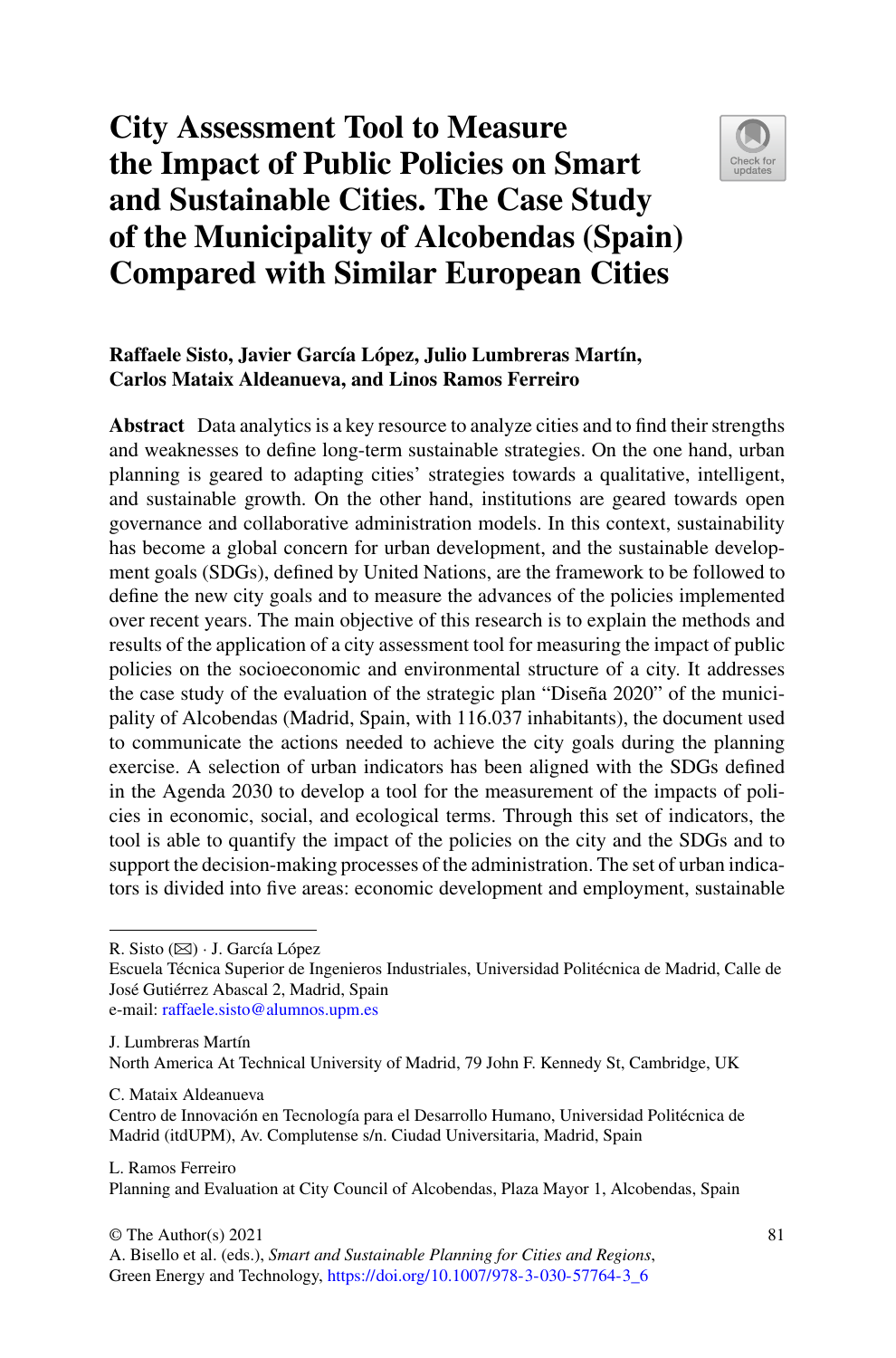development, open government, social responsibility, and quality of life. The data evolution, across the recent years 2012–2018, is used to monitor and benchmark the effects of the applied policies. In addition, Alcobendas can be compared with other Spanish and European cities with similar characteristics; it makes possible assessing the achievement of the city's strategic areas, incorporating the current trends and fostering the SDGs. Thanks to the quantitative comparable results and the objective approach, this research shows a methodology based on indicators that could be applied and scaled to other cities to generate a common framework for measuring the impact of public policies on cities.

**Keywords** Sustainable development goals · Indicators · Data analytics · City metrics · Socioeconomic impact

### **1 Introduction**

Sustainability has become a global concern (Keivani [2010\)](#page-19-0) for urban development, and the sustainable development goals (SDGs) defined by United Nations represent the framework to be followed as a combination of three global problems: ecological, economic, and social issues. The SDGs define new guidelines to be included in a holistic framework and offer quantitative goals to reach a global model of sustainable development (Sachs [2012\)](#page-19-1). In this regard, cities have a fundamental role in the advancement of SDGs (OECD 2016), and European local administrations are beginning to establish local goals to design new strategies and policies that follow SDGs. Monitoring the SDGs is an important challenge and a strategic opportunity for stakeholders and beneficiaries involved in the Agenda 2030 at all levels (Sachs [2012\)](#page-19-1), and this requires a method to measure SDGs for defining and eventually achieving them (Lu et al. [2015;](#page-19-2) Schmidt et al. [2015\)](#page-19-3). In this context, data analytics for evaluation and policy-making is the key priorities for the future of smart and sustainable cities (Kamp et al. [2003\)](#page-19-4), and public administration, at the national, regional, and local level, has acquired a new commitment towards horizontal strategies and performances called Open Government (Lu et al. [2015\)](#page-19-2). Public administration generates and collects a vast quantity of data in many domains (Janssen et al. [2012\)](#page-19-5), and data supports policy-makers in addressing complex problems (Arzberger et al. [2004\)](#page-19-6); therefore, indicators are being increasingly recognized as a useful tool in policy analysis and public communication (Melchiorri and Siragusa [2018\)](#page-19-7).

Over recent years various organizations have put in great efforts to establish a standard or a methodology of indicators to measure SDGs at the national and local level. Sustainable development solutions Network (SDSN) has developed the SDG Index (Biggeri et al. [2019;](#page-19-8) Sachs et al. [2017\)](#page-19-9) to monitor progress across a diverse set of goals with multiple targets and indicators and to track overall progress. Several similar studies have been undertaken at the national level by various chapters of SDSN, and the first report that measured SDGs in cities in an European context was the *SDG Spanish Index Report* (Sánchez de Madariaga et al. [2018\)](#page-19-10). The application of the tool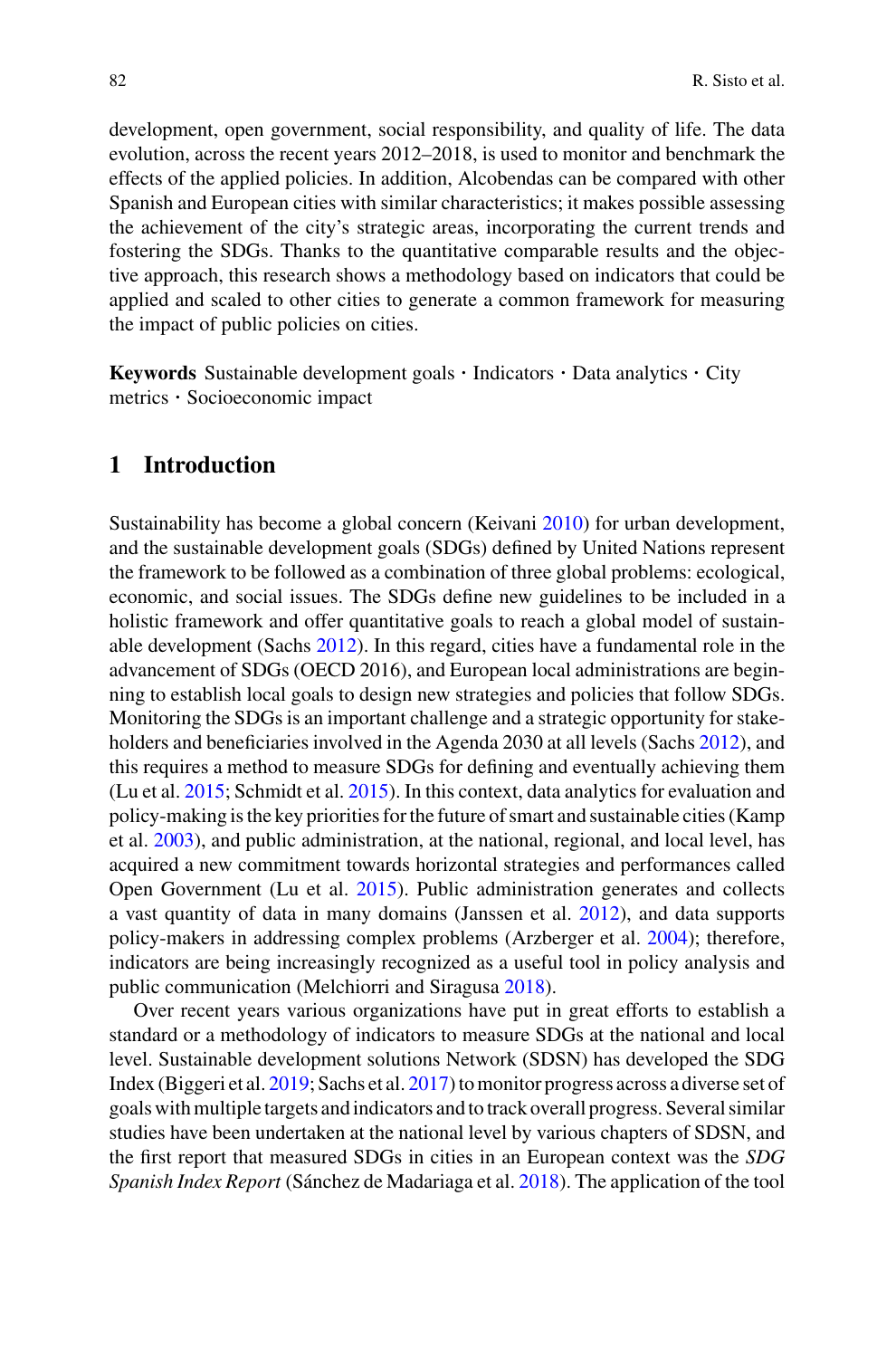is based on the SDGs framework following, as a starting point, the indicators defined in the *SDG Spanish Index Report* (Sánchez de Madariaga et al. [2018\)](#page-19-10). The report assesses 100 Spanish cities with more than 80,000 inhabitants and all the provincial capitals, according to 85 indicators regarding the 17 Sustainable Development Goals (SDGs) defined by United Nations in 2015, and it is the primary official reference to measure SDGs at the local level in Spain.

The main objective of this research is to describe in detail the methods and results of the application of the city assessment tool, called the Smart&City SDG evaluation tool, for measuring the impact of public policies in the socioeconomic and environmental structure of a city in the framework of the SDGs. This research shows the methodology used to build the tool based on urban indicators to define valid metrics to evaluate the strategic plan of an urban area.

The city selected to apply the tool was Alcobendas, Spain (with 120.000 inhabitants), in the framework of the evaluation of its strategic plan "Diseña 2020." It is intended to obtain a final report, as objective as possible, that reflects the results achieved of the strategies of the public policies carried out. In addition, Alcobendas is compared with European cities with similar characteristics that enable positioning the city in the achievement of each of its strategic goals, incorporating the current trends, and the SDGs.

The goal is to give the administration a quantitative result of its strategy and to obtain results to scale and apply the tool to the Spanish and European city context to have a standard tool to evaluate the real impact on of the cities' strategies in the SDGs.

#### **2 Method**

The main procedure used for the construction of the tool is based upon the methods applied by SDSN (Sachs et al. [2017\)](#page-19-9), by the Organization for Economic Cooperation and Development (OECD [2008\)](#page-19-11) and by Sánchez de Madariaga et al. [\(2018\)](#page-19-10) in the *SDG Spanish Index Report.* The first step in designing the tool is the selection of indicators followed by the SDGs alignment, standardization, normalization, and aggregation. The authors have carried out a quantitative analysis using time series from 2012 to 2018. With the selected set of indicators, and adapting it to the case of study, the tool is able to quantify the impact of the policies in the city and is also able to support the decision-making processes of the administration. A time-series data evolution is used to monitor and benchmark the effects of the applied policies at the local level and on the SDGs. The tool was developed using a set of Spanish and European cities with similar characteristics to those of Alcobendas, the city that was the object of the study (Fig. [1\)](#page-3-0).

A strategic plan is a set of policies and/or projects that determine the general development of an urban area (Gubaidullina et al. [2018\)](#page-19-12) and that, due to its transversal and general nature, must be analyzed by pragmatically considering the 17 SDGs. At present, the planning is mainly oriented towards adapting the strategy of the cities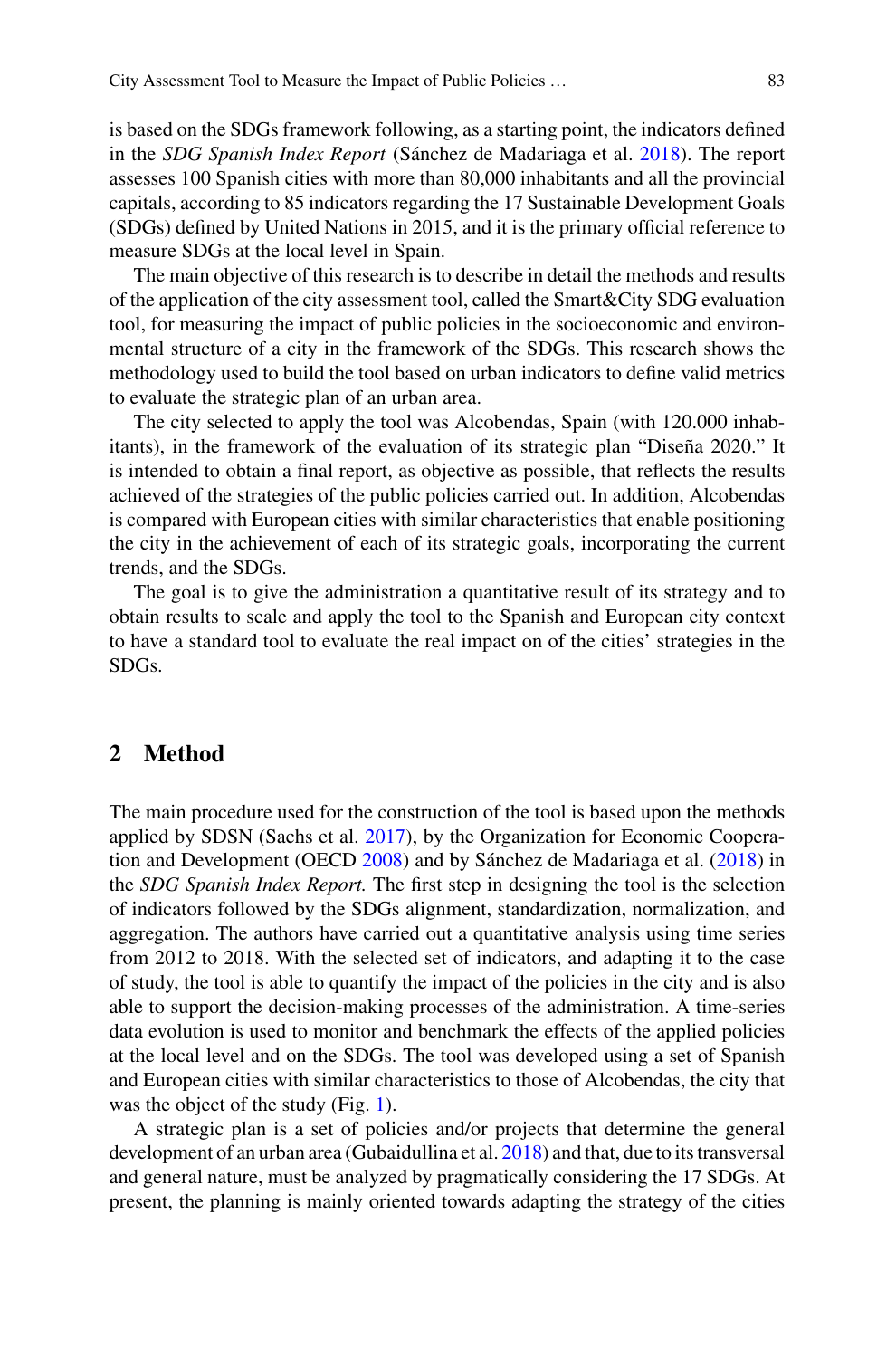

<span id="page-3-0"></span>**Fig. 1** Construction Scheme of the Smart&City SDGs evaluation tool case of application: the strategic plan of Alcobendas

to the changing times, reorienting its activity towards a qualitative, intelligent and sustainable growth, and reorienting institutions towards a model of open government and collaborative administration. In this context of change, the Alcobendas City Council defined a new vision for the city with which municipal actions would be aligned. The choice of this city is due to three main reasons: It is the city with the greatest availability of data in Spain; it is the first city in Spain that developed a long-term strategic plan untied to the duration of the legislature; and the city had the need to objectively evaluate the results of the strategies applied during the last eight years. The assessment of the strategic plan was carried out through the analysis and comparison of values of various urban indicators and their contrast with:

- the degree of achievement of the actions and objectives of the plan
- the degree of compliance regarding the SDGs
- a comparison with similar cities ("twin" cities).

Quantitative analyses were carried out among the various levels of disaggregation of approaches (Sisto et al. [2018\)](#page-19-13). The objective was to identify which sets of urban areas or domains are relevant and what level of association should be reached with the indicators. Based on this analysis, paths and orientations were designed to be followed through five major strategic goals for the development of the city:

- Goal 1. Promotion of the city, economic development, innovation, education, and employment
- Goal 2. Sustainable development: smart growth
- Goal 3. Good governance, open, and responsible management
- Goal 4. Social responsibility
- Goal 5. Quality of life: culture, leisure, and sport.

The plan collects in detail the five strategic goals, 16 general objectives, 38 projects, and 206 actions. To measure the degree of fulfillment of the objectives and, therefore, of the strategic goals, a series of monitoring indicators was defined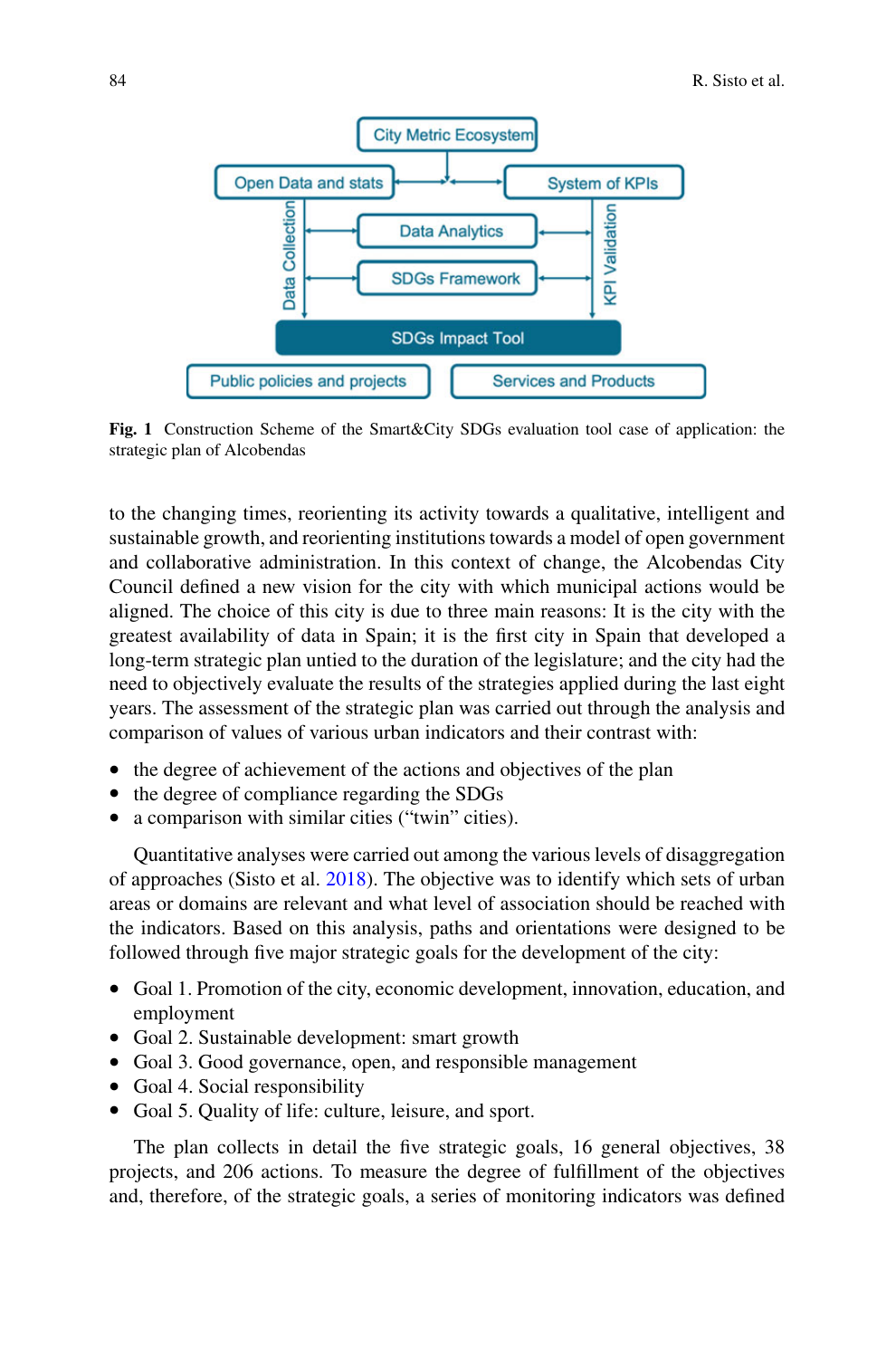by means of which the advances in the implementation of the agreed strategies and its effects on the city have been measured.

#### *2.1 Data Availability and Selection of Indicators*

The first step of the procedure is an exploratory analysis of the available data at the local level and the selection of the known and official databases (local, regional, national, European). The starting point of the dataset is the one defined in the *SDG Index Spanish report* (Sánchez de Madariaga et al. [2018\)](#page-19-10), and due to its special relevance, the following reference documents and databases were reviewed to complete the indicators:

- Global indicator framework for the SDG and targets of the 2030 Agenda.
- ISO 37120. Sustainable development communities. Indicators for city services and quality of life.
- CASBEE for CITIES 2015. Environmental Performance Assessment Tool for Municipalities.
- ITU-T Y.4903/L, 1603. KPI for smart sustainable cities to assess the achievement of SDG.
- ICR iCityRate. *Classifica delle città intelligenti italiane. Citta e Comunita Sostenibili*.

The databases used to obtain data at the local level for the municipality of Alcobendas and the others cities selected (see Sect. [2.5\)](#page-6-0) were: Statistics Portal of Alcobendas (*Observatorio* de Alcobendas), Statistics Portal of Community of Madrid (ALMUDENA), National Statistics Institute of Spain (INE) and Eurostat.

## *2.2 Characteristics of the Indicators*

Once the urban domains have been identified and based on the experience and knowledge of the official databases available, indicators are screened by criteria such as quality, availability, and reliability. For the sake of future replicability of the evaluation, the compliance criteria of five key characteristics of the SMART scheme have been used: specific, measurable, attainable, realistic, and timely (Sisto et al. [2018\)](#page-19-13). According to the reliability criteria, only official and/or prestigious sources were considered, with open data, grouped and consolidated. As far as possible, databases of international data according to replicability criteria have been prioritized. Likewise, the selection criteria of indicators were adapted to the official indicators proposed by the Inter-agency and Expert Group on SDG Indicators.

In turn, within the available indicators, three types are distinguished according to the approximation they intend to measure: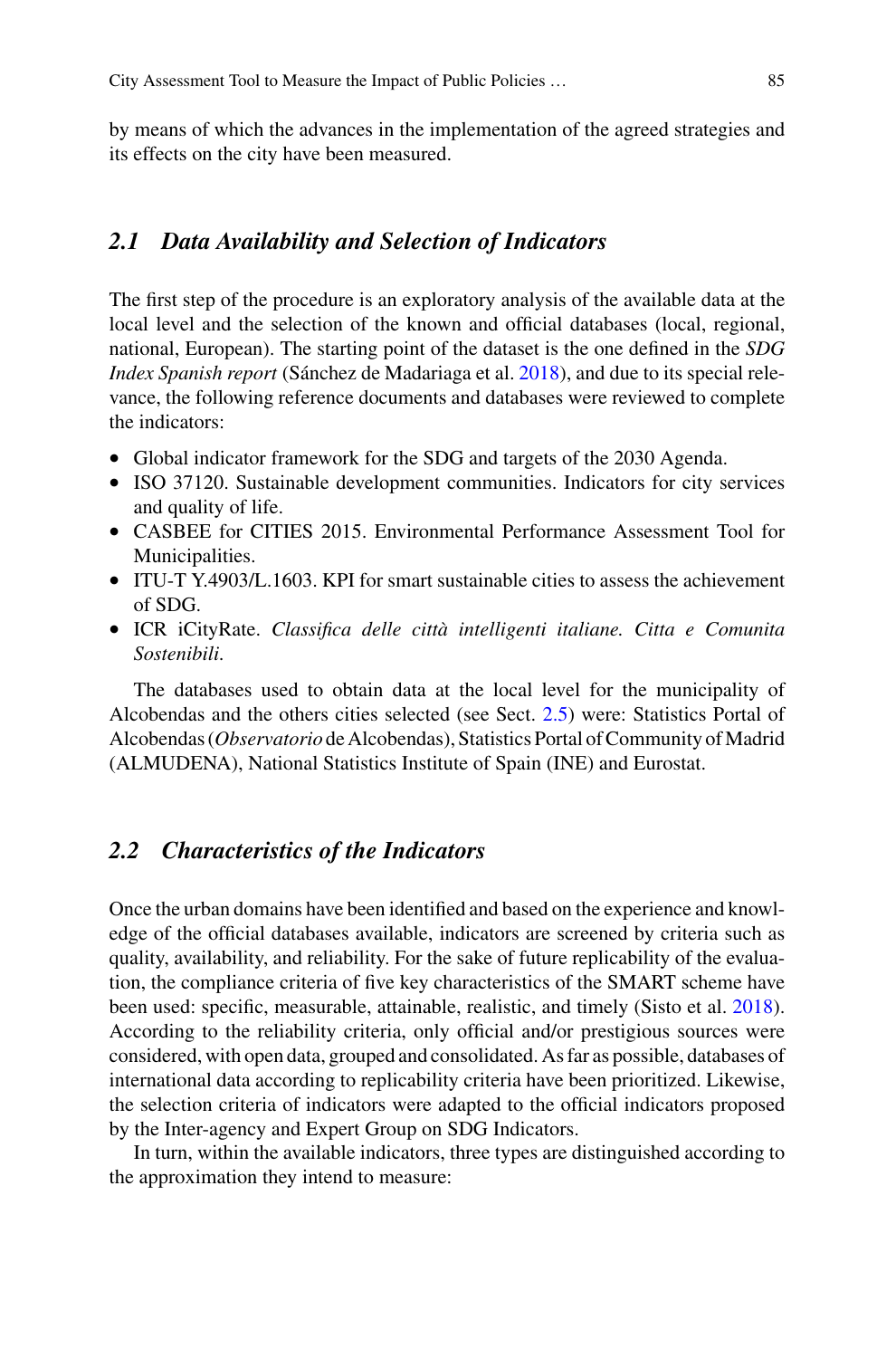- Control indicator: It measures the execution of projects and politics; it is a subjective measure defined by the local administration.
- Effort indicator: It measures resources aimed to reach a particular goal (such as budget, number of policies); it is used to measure whether the resources allocated to the project have actually been implemented.
- Outcome indicator: It measures a magnitude directly related to the quality of life of citizens, (gdp, pm10, employment, etc.).

The tool mainly encompasses outcome indicators aligned with the SDGs. To the extent possible, outcome indicators should always be chosen for the evaluation of the elements of the plan because the effort is assessed according to the achievement percentages of the various projects. The outcome indicators reflect the true impact of the policies on the well-being of citizens, although there is a risk of confusing the real effect with the situation or the actions of other agents. Therefore, it is key to introduce comparisons between the subject of study and similar entities.

On the other hand, the value of the indicators is highly dependent on the contextual aspects. The composition of indicators and the creation of indexes is the technique that makes possible the mitigation of this effect and the monitoring of the evolution of an indicator among the various comparison elements. For the composition of indicators, a "matrix" with long-term context variables and more short-term evolution variables is established. The purpose of this diagnosis is to have continuity in the evaluation phase.

### *2.3 Alignment with SDGs*

The next most relevant indicators for urban ecosystems have been identified from a sustainable development point of view. Indicators have been grouped according to the concepts or keywords described in each SDG; the most frequent and redundant have been preselected. From this first preliminary selection of indicators, consultations with experts from each sector have been made to validate and/or discard some of them; the associated databases have been identified and each indicator was related to one or more specific target of the SDGs. Some goals have not been considered due to one or more of the following reasons:

- the goal has already been reached;
- the goal is focused on the regional or national level;
- the goal is not susceptible to urban scale measurement.

As a result of the previous process, a definitive list of quantitative indicators (see the Appendix), considered valid only data at the municipal level was associated with the appropriate goals.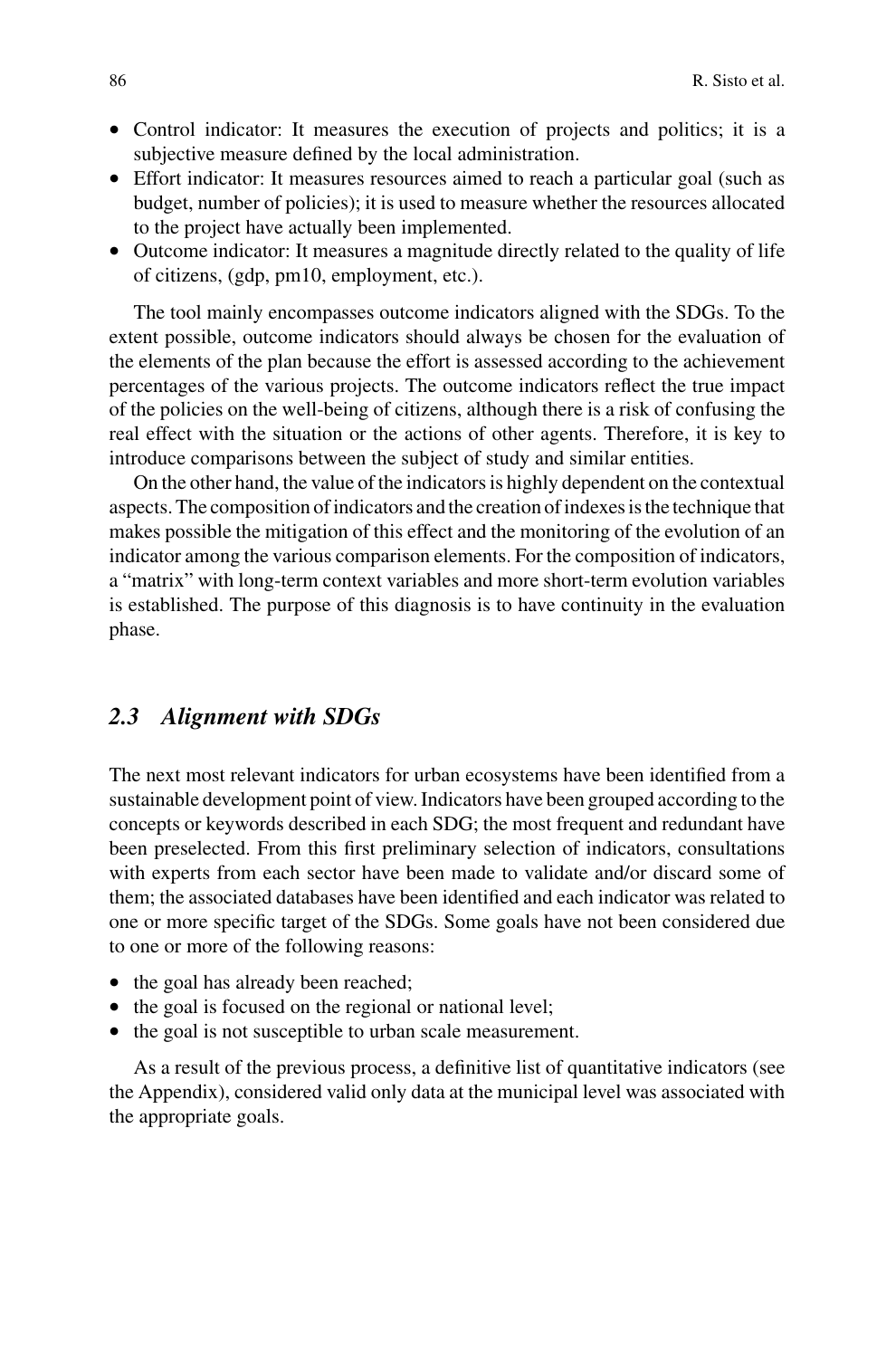#### *2.4 Comparability*

The comparability is key to the objectiveness of the project because it will enables evaluating the real situation regarding its objectives and expectations. This means that, as far as possible, the proposal of indicators is put into context, on one hand, with the values of the entire environment and the city, and, on the other hand, with the values of similar cities to Alcobendas. The comparability is established in two dimensions; on the one hand, official public indicators must be calculable beyond the city of application itself. Therefore, the desirability of opting for open, public, and official databases is reiterated; on the other hand, benchmarking cities that, due to their similar characteristics, make possible a constructive comparison between them should be selected. Comparison cities were chosen at three geographical levels: regional, national, and European. The selection criteria, defined in consultation with sectorial experts, of these cities were:

- Population similar to Alcobendas—between 110,000 and 130,000 inhabitants
- Urban typology—cities in a metropolitan area
- Unemployment rate close to the country structural unemployment
- Gross domestic product per capita.

The cities selected were the following: Bruges (Belgium), Saint-Denis and Argenteuil (both, France), Bremerhaven, Offenbach, Recklinghausen (all, Germany), Zoemeter (the Netherlands), Bergamo and Monza (both, Italy), Pozuelo de Alarcón, Majadahonda, Las Rozas de Madrid, San Sebastián de Los Reyes, Rivas-Vaciamadrid, Sant Cugat del Vallès, Santa Coloma de Gramanet, Reus, Barakaldo and Getxo (all, Spain), Winterhur (Switzerland), and Bolton and Blackburn (the UK).

## <span id="page-6-0"></span>*2.5 Normalization Procedure*

After the identification of appropriate indicators, the next step was the normalization of data. The collected values for the indicator are composed of different units of measurement, which makes it difficult to proceed to the aggregation of data and the obtention of a total score. To compare indicators with different metrics within the objectives and projects groupings defined in the plan, a normalization of the values obtained was carried out, based on the definition of maximums and minimums for each metric according to the relative objectives to the current state. The standardization method applied is an escalation to a value in scale 0–1 using the Min-Max method (Sachs et al. [2017\)](#page-19-9). This technique normalizes the indicators to attain an identical range  $(0-1)$  by subtracting the indicator value from the minimum value and dividing the difference by the range of the indicator values (Sachs et al. [2017;](#page-19-9) OECD [2008\)](#page-19-11). The formula for the Min-Max normalization method is: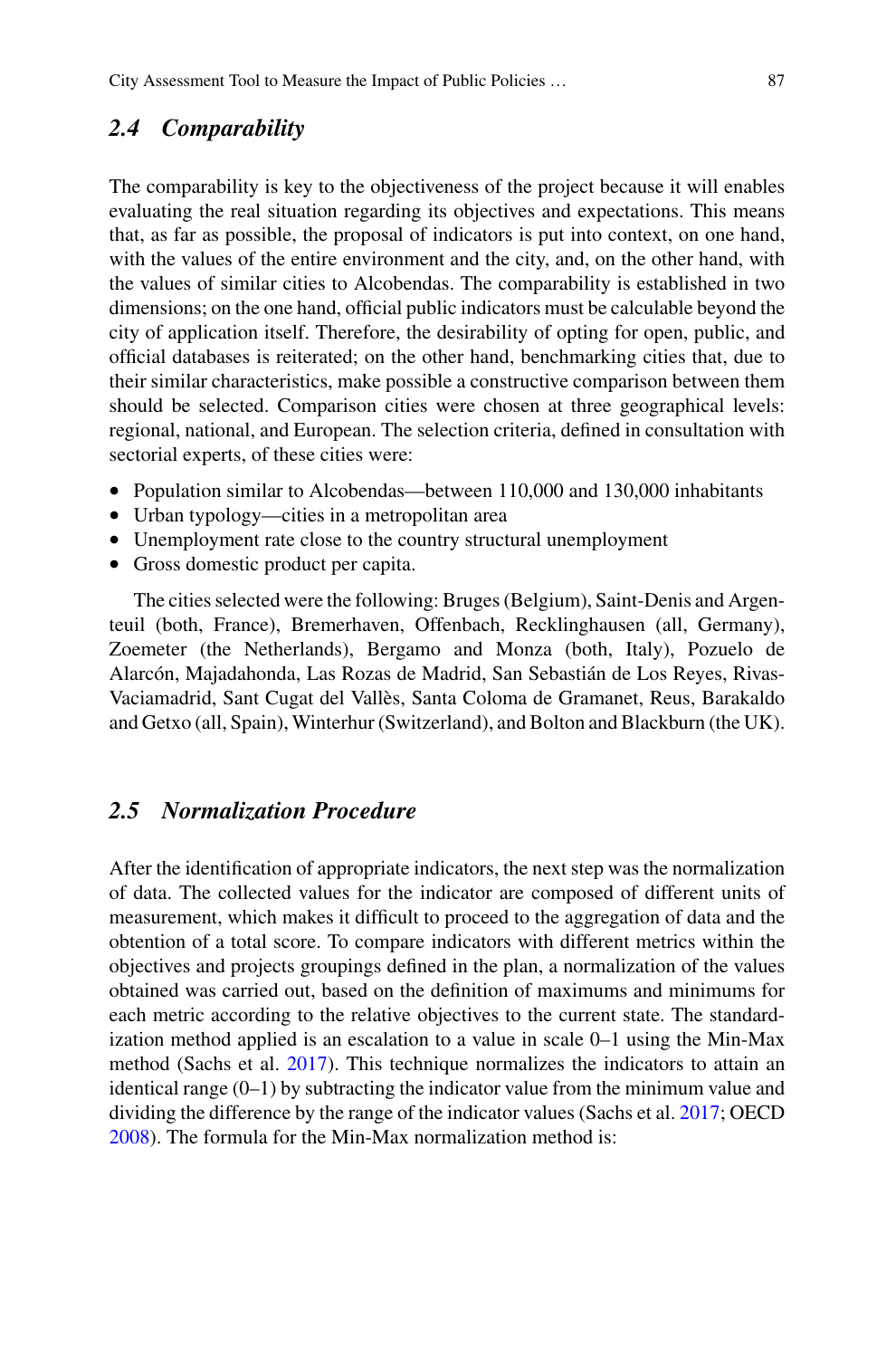$$
X' = \frac{X - X_{\min}}{X_{\max} - X_{\min}}
$$

where  $X'$  = normalized value of the indicator (0–1),  $X$  = value of the indicator,  $X_{\text{min}}$  = the minimum value of the indicator, and  $X_{\text{max}}$  = the maximum value of the indicator.

Each indicator has been normalized using a scale 0–1, 1 being the best possible score and 0 the worst; but this equation is only applicable to values with a positive direction (the higher, the better). As the purpose of the normalization is to create a uniform set of values for the indicators in which all have a positive direction, and, to apply the equation also to the values with a negative direction (the lower, the better), a further normalization method was employed  $(1 - X)$ . At least, to differentiate the results between negative and positive, the minimum value (0) was transformed in  $-$ 100 and the positive value (1) was transformed in  $+100$ .

#### *2.6 Definition of Maximum and Minimum and Aggregation*

The standardization of the obtained values was carried out, based on the definition of maximums and minimums for each metric. To define the optimal value, the following criteria were sequentially used: global goals as defined from recognized reports; national or regional goals, calculated from the values of the comparison cities (SDSN methodology) (Sachs et al. [2017\)](#page-19-9); and local goals. For most indicators, the worst value has been defined as the 2.5 percentile of the distribution of the cities selected following the methods established in the SDSN methodology (Sachs et al. [2017\)](#page-19-9). This standardization enables building an index per project by adding all its associated indicators and assessing its growth with an annual average of the normalized values of each indicator and the difference between the 2014 value and the 2018 value (Fig. [2\)](#page-7-0).



<span id="page-7-0"></span>**Fig. 2** Interpretation of the visual tool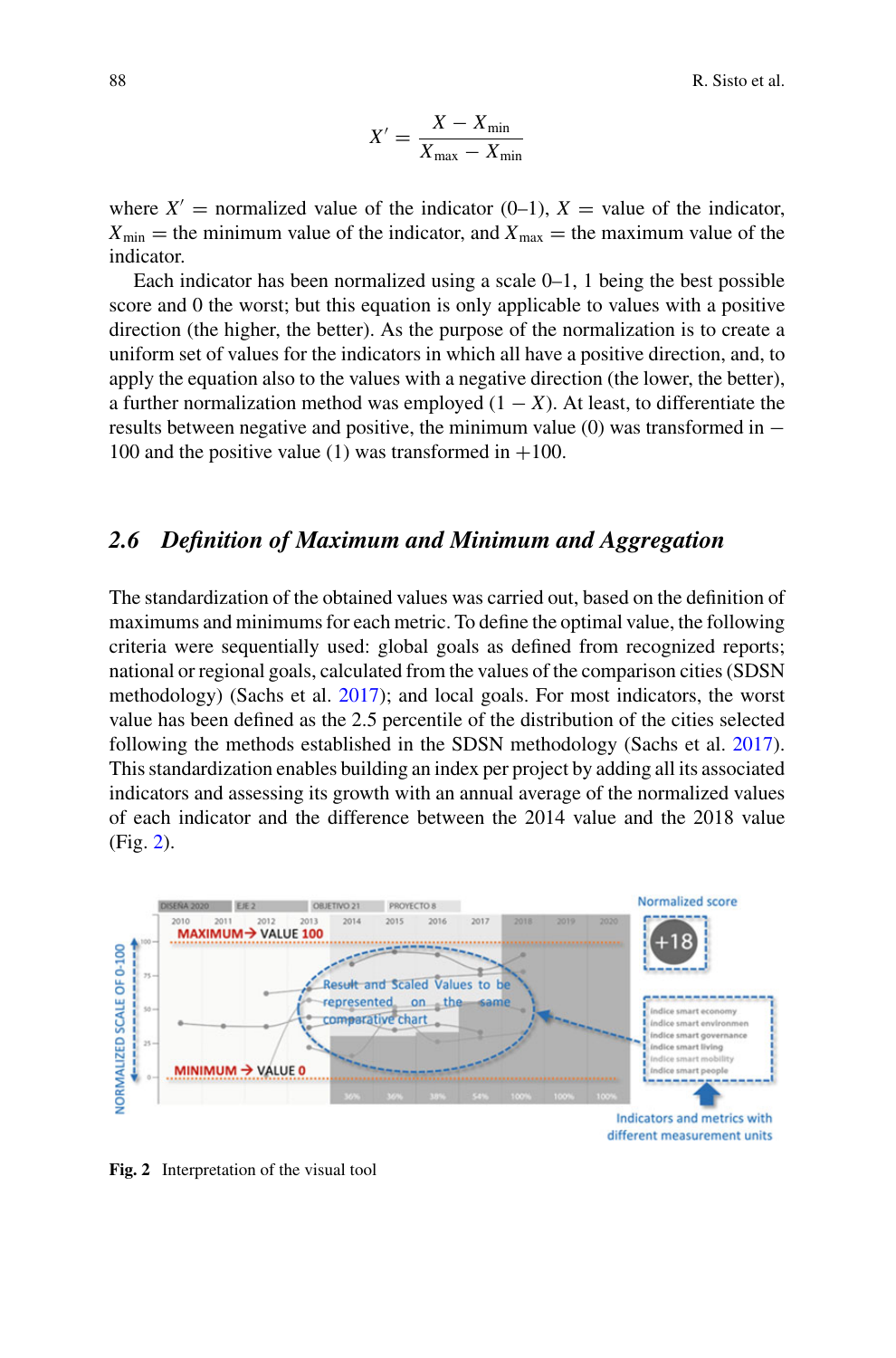Equal weights were given to each indicator with regard to its values in each aggregated index. Equal weighting is a viable alternative due to the fact that all the indicators involved are priority policy concerns. Thus, in light of the measurement of the projects, all indicators are equally considered and none is more important than the others. In terms of the aggregation method, the linear additive technique was adapted. This involves adding all the normalized values arithmetically:

$$
\text{Score} = \sqrt{\frac{1}{n} \sum_{i=1}^{n} X_i}
$$

where  $score = aggregated$  result of the subindices analyzed (total score, strategic goals, objectives, projects),  $X =$  value of the subindices and  $n =$  number of subindices.

The aggregation of several motor projects for the evaluation of a general goal is done in the same way (Fig. [3\)](#page-8-0), calculating the mean of the resulting values per year of each project. More detailed information about the upper and lower limits of each indicator are shown in the appendix.



<span id="page-8-0"></span>**Fig. 3** Aggregation of values at various levels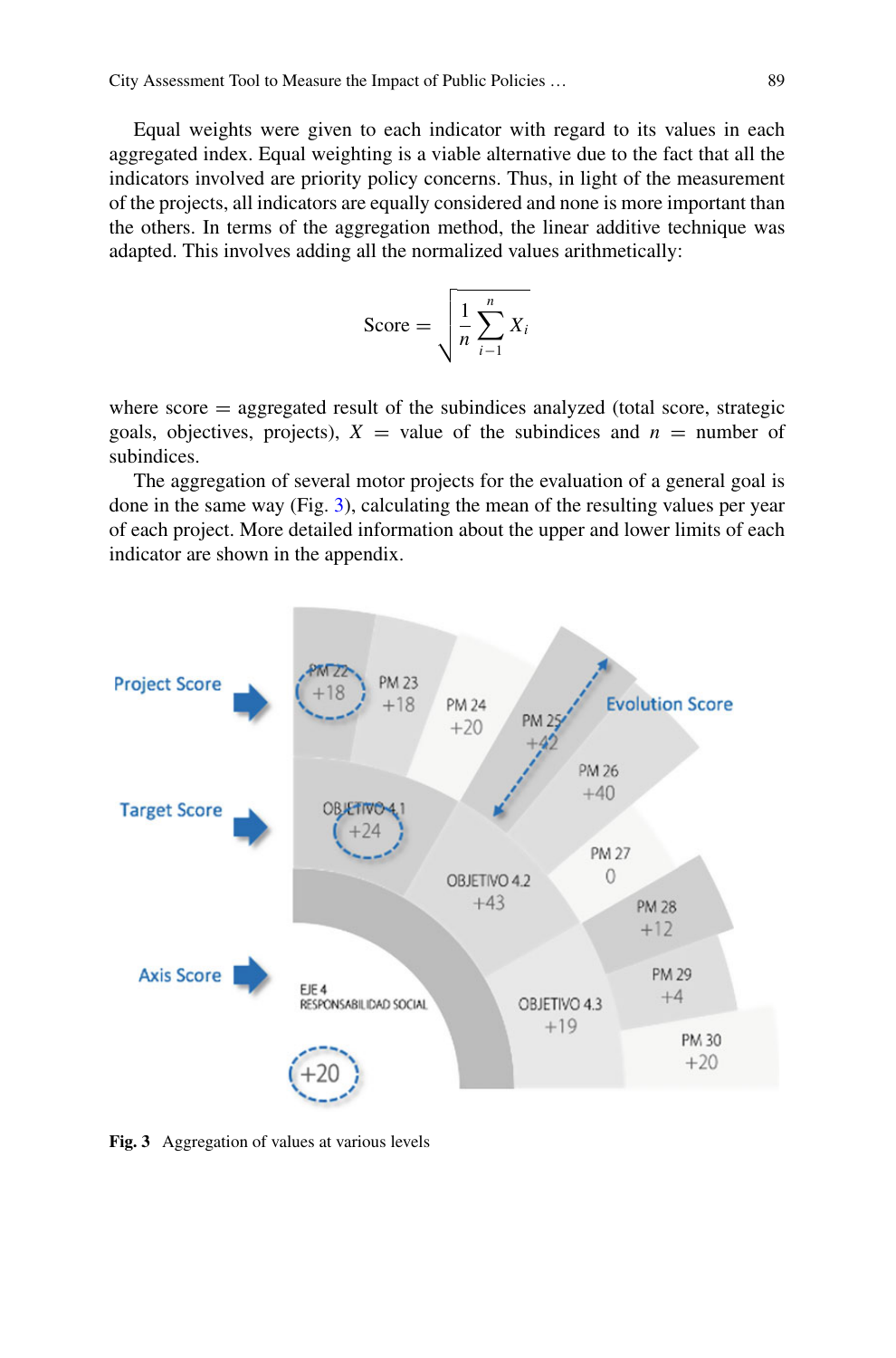

<span id="page-9-0"></span>**Fig. 4** Historical evolution of the results of the strategic goals of the plan (*Eje*)

## **3 Results**

The results obtained from the analysis are summarized in the following time graph.

The actions that make up the Design Alcobendas 2020 Plan have so far been 83% executed, a very high percentage for such a plan. The 64 selected urban indicators reflect a positive evolution in all the strategic goals. Since the implementation of the strategic plan in 2014, the city has improved by  $+23$  points (in a scale from  $-100$  to +100) regarding the selected urban indicators. This positive evolution occurs in all strategic goals and is consistent with the compliance percentages achieved, according to the internal evaluations of its follow-up. In particular, strategic goal 1 (*Eje* 1 in Fig. [4\)](#page-9-0) has improved by  $+36$  points, strategic goal 2 has improved by  $+16$  points, strategic goal 3 has improved by  $+12$  points, strategic goal 4 has improved by  $+20$ points and, finally, strategic goal 5 has improved by  $+23$  points. In comparison with the rest of the cities, Alcobendas has also experienced a positive evolution above average. The most outstanding evaluation results are presented next.

#### **4 Discussion**

Strategic goal 1 highlights Project 1, "Employment Promotion," with a positive evolu-tion of 48 points (Fig. [5\)](#page-10-0). This is because the unemployment rate  $(7.1\%$  in 2018) follows a trend of improvement well above the average of the Community of Madrid  $(11\%)$  and that of Spain  $(14\%)$ .

In strategic goal 2, Project 14 citizen security stands out with a positive evolution of 53 points. The crime rate has continued its downward trend of improvement throughout the duration of the plan. However, a similar trend is observed in all the cities analyzed in the Madrid region (Fig. [6\)](#page-10-1). This may point to the fact that some supramunicipal policy has caused the increase of citizen security.

Strategic goal 3 highlights Project 15 transparency, open government, and administration, whose level of excellence and demand has been preserved throughout the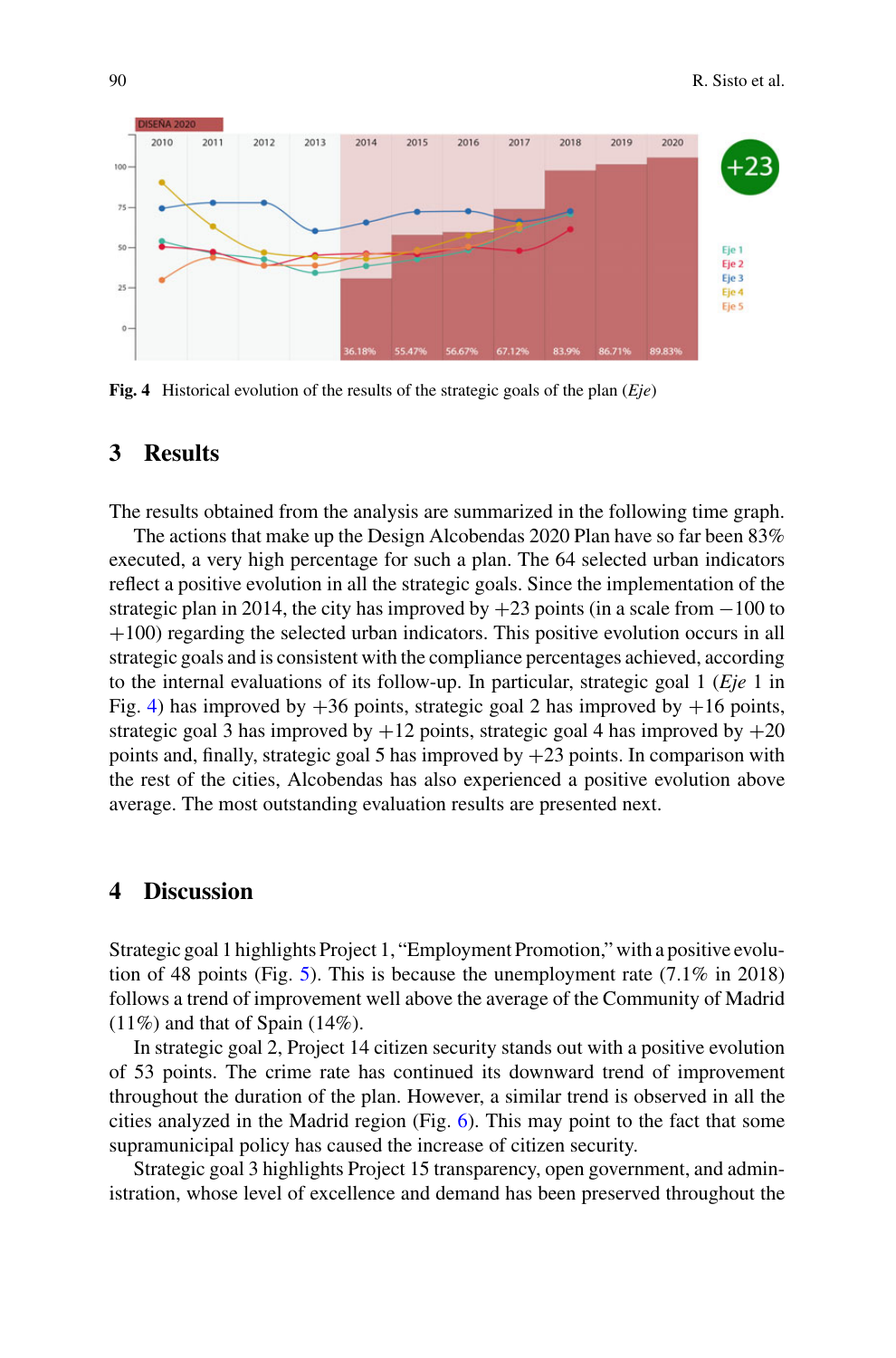

<span id="page-10-0"></span>**Fig. 5** Time series results of the evolution of the unemployment rate in Alcobendas



<span id="page-10-1"></span>**Fig. 6** Time series results of the evolution of the crime rate in Alcobendas

development of the plan. In this case, it should be noted that although Alcobendas is the best city in this respect (basically it cannot improve), it does not score positively, and the value is 0 (Fig. [7\)](#page-10-2). This serves to highlight that it is necessary to maintain the level of excellence in this respect, but maybe the city council should also devote attention to other issues or problems in future strategic plans.

It can be reasonably deduced that the designed strategy has been largely implemented and that it has had, so far, a positive impact on the public policies that



<span id="page-10-2"></span>**Fig. 7** Time series results of the evolution of the transparency index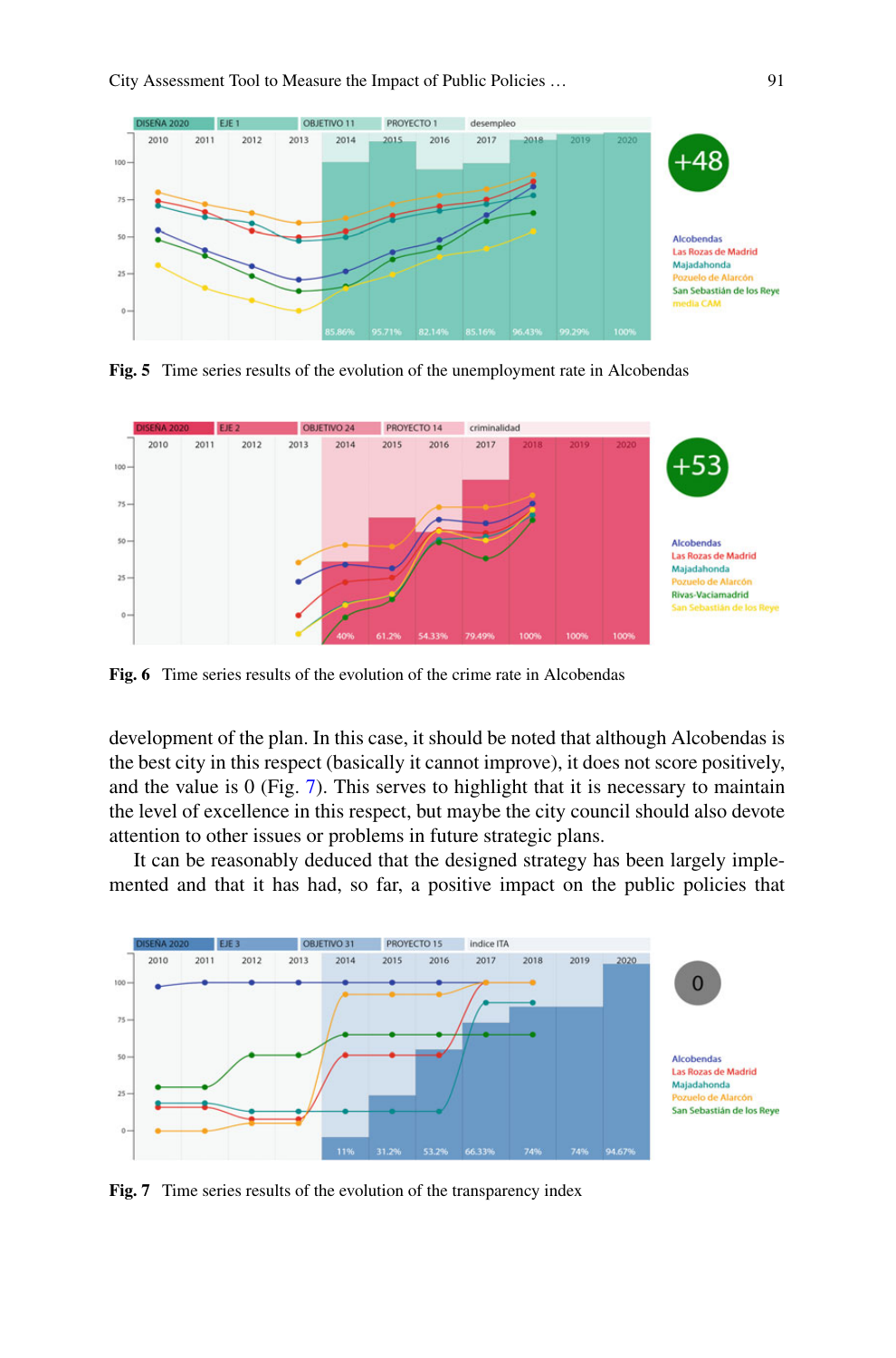were pursued. In view of future strategic plans and upcoming evaluation cycles, it is recommended:

- To realize a previous alignment of projects to the SDGs in their various applications in different contexts. This will allow comparability and result orientation with an international projection.
- To specify the actions in quantifiable objectives to be achieved based on a previous diagnosis. Thus, a more precise compliance can be monitored and the relevant corrective measures can be evaluated.
- To carry out a study of the analysis of results periodically during the implementation of the plan.

#### **5 Discussion**

The advantages of the tool are linked to the possibility of obtaining an objective picture of the strategic areas that work better or need more attention in the development of new policies. The tool shows and quantifies immediately which areas have performed better and which strategies need adjustments. The structure of the tool enables an in-depth analysis by using the scores attributed to each sub-index, which serves to better identify each element. The selected indicators were adequate as they accurately reflect the factors that most influenced the quality of life and the SDG achievement in urban areas. In addition, since the results are expressed in numeric values, the tool significantly reduces the subjectivity in the evaluation of the plan and enables comparability of the various topics.

Another strength is the time series used. It is essential to monitor the scores over time to show the tendencies, weaknesses, and opportunities that the public administration should consider when designing its policies and planning its actions.

This research also aims to explore and study the limits founded. The authors decided to apply the same weight to all indicators, but some topics should play more important roles in the urban context. The tool partially solves this problem, favoring the use of internationally recognized indicators in the measurement of each topic without using other specific variables that could distort the results. However, the introduction of a different weight for each topic, based on recognized criteria, is needed. Another important challenge is the limited availability of data: In some case, the indicators with available and comparable data were not the best for the measurement of policies or a topic. In this regard, much progress is needed in the availability of data and the homogenization of databases.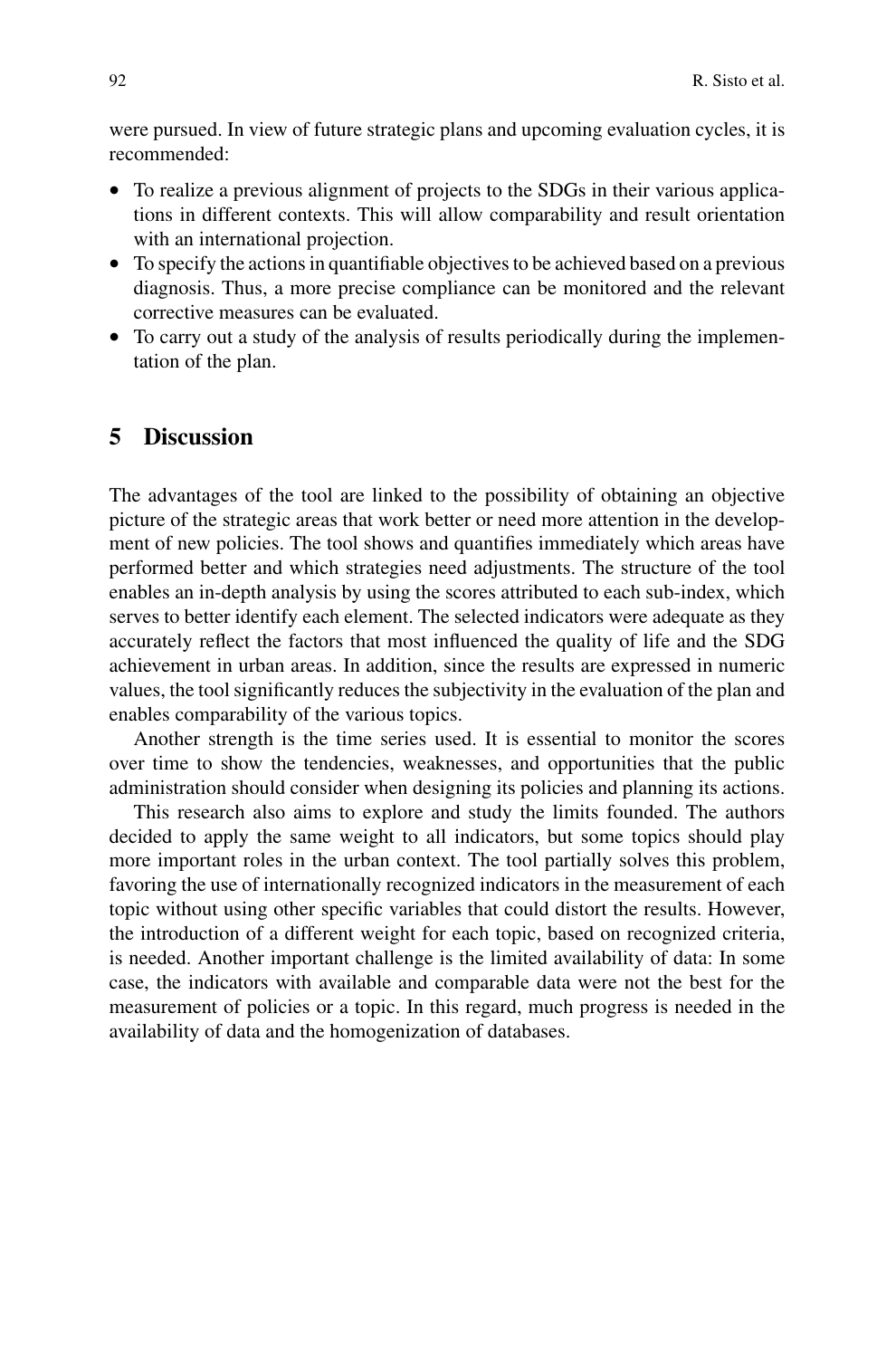## **6 Conclusion**

The value proposition of this tool consists of:

- Measuring the impact of the strategy deployed in the territory where it is applied.
- Being able to translate the global impact into a single aggregate indicator for stakeholders.
- Measuring the situation of the city compared with other similar cities in achieving its goals in strategic areas.
- Comparing the situation of the city against the SDGs of the 2030 Agenda.
- Identifying best practices within a strategy and serving as an input for the next planning cycles.

It should be noticed that, thanks to the quantitative comparable results and the objective approach, the Smart&City SDGs evaluation tool does not reflect SDGs and the achievement of local goals per se, but rather achievements in the identified indicators in comparison with other similar cities. Although the values do not necessarily imply that a city is smart or sustainable or not, they can help assess the performance of a city and how it fared in comparison with the achievement of other cities. This helps quantify the impact of the adopted policies, identify best practices within its strategy, and improve future policies for the next strategic plan. Furthermore, the subindices help identify the weaknesses and strengths of the city, which provides insights on how to improve their performance. The visualization of the urban economic, environmental, and social impacts goes beyond the support of the decision-making processes and can also be used as a political argument to promote and foster long-term planning (Waas et al. [2014\)](#page-19-14) and urban sustainable development in European cities. Finally, the selection of urban indicators is proposed as a part of a standardization and scalable process which can be replicated in other cities.

# **Appendix**

Table [1.](#page-13-0)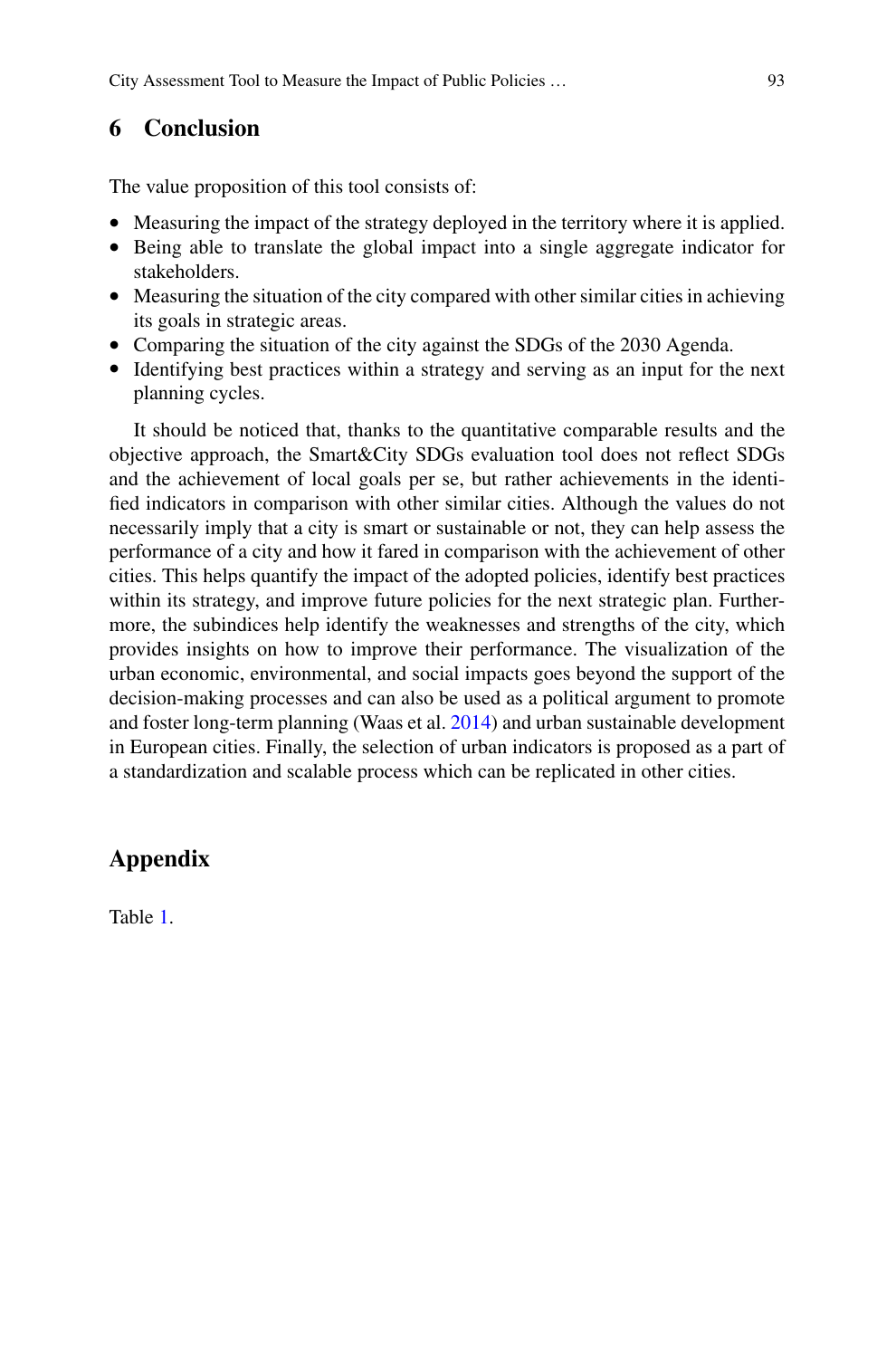<span id="page-13-0"></span>

| <b>Table 1</b> List of indicators                                                       |                                                                                               |             |                 |             |
|-----------------------------------------------------------------------------------------|-----------------------------------------------------------------------------------------------|-------------|-----------------|-------------|
| Project                                                                                 | Indicator                                                                                     | Unit        | Source          | <b>SDG</b>  |
| $\overline{a}$<br>1. Employment promoti                                                 | Unemployment rate                                                                             | of          | Eurostat        | $\infty$    |
|                                                                                         | Women unemployment rate                                                                       | of          | Eurostat        | ∞<br>ທ່     |
|                                                                                         | Men unemployment rate                                                                         | of          | Eurostat        | ∞           |
| 2. Promote creation of companies, entrepreneurial<br>culture, and its associated talent | Number of companies by main activity                                                          | X1000 inh.  | INE             | $\circ$     |
| novative economic activities<br>3. Implementation of in                                 | Number of patents/number of companies                                                         | Ratio       | 岂               | Ó           |
| petitiveness of business and<br>4. Improvement of com<br>industry                       | Employment vulnerability index (index built by the<br>number of companies by main activities) | Index       | Eurostat        | ా           |
|                                                                                         | GDP growth rate/employee growth rate                                                          | Ratio       | <b>ALMUDENA</b> | $\infty$    |
| 5. Promotion of commercial activities                                                   | Number of commercial activities                                                               | $X1000$ inh | <b>ALMUDENA</b> | 8,12        |
|                                                                                         | Number of commercial activities/total of productivity<br>units                                | Index       | <b>ALMUDENA</b> | 8,12        |
| 6. Coordination and improvements in training and                                        | Municipal budget settled for education spending policy $\mathcal{F}$ ecápita                  |             | INE             | 4           |
| employment policies                                                                     | Survival rate of pupils in non-compulsory education                                           | ofo         | <b>ALMUDENA</b> | 4           |
| 7. Language knowledge                                                                   | Number of language teaching places offered/number of   Ratio<br>students                      |             | <b>ALMUDENA</b> | 4           |
| 8. Smart City                                                                           | Smart economy index (based on number of companies<br>by activity; municipal debt)             | Index       | INE             | 9,16        |
|                                                                                         |                                                                                               |             |                 | (continued) |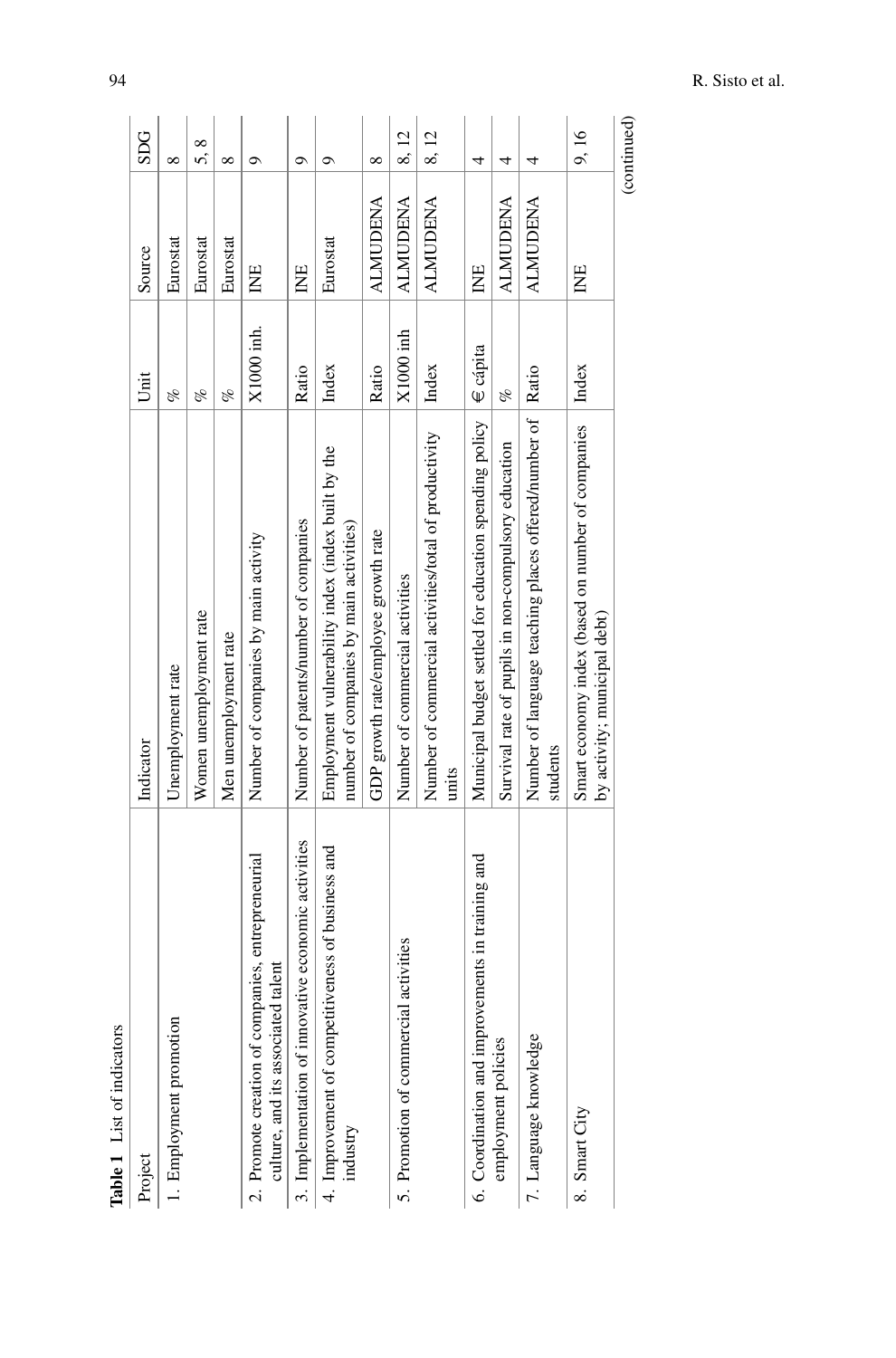| Table 1 (continued)                         |                                                                                                                                                                                                                           |                |                                             |                 |
|---------------------------------------------|---------------------------------------------------------------------------------------------------------------------------------------------------------------------------------------------------------------------------|----------------|---------------------------------------------|-----------------|
| Project                                     | Indicator                                                                                                                                                                                                                 | Unit           | Source                                      | <b>SDG</b>      |
|                                             | Smart governance index (based on electoral<br>participation; transparency index)                                                                                                                                          | Index          | INE, DYNTRA                                 | $\overline{16}$ |
|                                             | "Project 10—environment and energy sustainability")<br>Smart environment index (based on indicators of                                                                                                                    | Index          | Eurostat                                    | 7,11            |
|                                             | Smart people index (based on resources for cultural and   Index<br>educational infrastructure per 1,000 hab.; budget in<br>education/total number of non-university students;<br>education level of population ISCED 5-8) |                | <b>ALMUDENA</b><br>Observatorio<br>Eurostat | 4,10            |
|                                             | Smart mobility index (based on indicators of "Project<br>9—New urban developments and public spaces" and<br>"Project 13—sustainable mobility and transport")                                                              | Index          | <b>ALMUDENA</b><br>岂                        | Ξ               |
|                                             | 12-Facilitate access to housing and promoting rental<br>Smart living index (based on indicators of "Project<br>housing")                                                                                                  | Index          | <b>ALMUDENA</b><br>岂                        | 10, 11          |
| 9. New urban developments and public spaces | Area of urban plots/total urban land                                                                                                                                                                                      | m2t/m2s        | <b>ALMUDENA</b>                             | Ξ               |
|                                             | Rate of the budget settled for public lighting spending<br>policy                                                                                                                                                         | of             | ΙNΕ                                         | コ               |
|                                             | Broadband penetration                                                                                                                                                                                                     | Index          | <b>ALMUDENA</b>                             | $\Xi$           |
|                                             | Urban land dedicated to green areas and utilities                                                                                                                                                                         | M2/inh.        | <b>ALMUDENA</b>                             |                 |
| 10. Environment and energy sustainability   | Electricity billed                                                                                                                                                                                                        | $\in$ capita   | <b>ALMUDENA</b>                             | 7, 14           |
|                                             | Water billed                                                                                                                                                                                                              | $\in$ capita   | <b>ALMUDENA</b>                             | 6, 14           |
|                                             | PM10 (number of the days that exceeds 50 $\mu$ g/m <sup>3</sup> )                                                                                                                                                         | Days           | Ë                                           | 3, 11           |
|                                             | PM10 (annual average)                                                                                                                                                                                                     | $\mu$ g/m $^3$ | Ë                                           | 3, 11           |
|                                             | PM10 (number of the days that exceeds 50 $\mu$ g/m <sup>3</sup> )                                                                                                                                                         | Days           | E                                           | 3,11            |
|                                             |                                                                                                                                                                                                                           |                |                                             | (continued)     |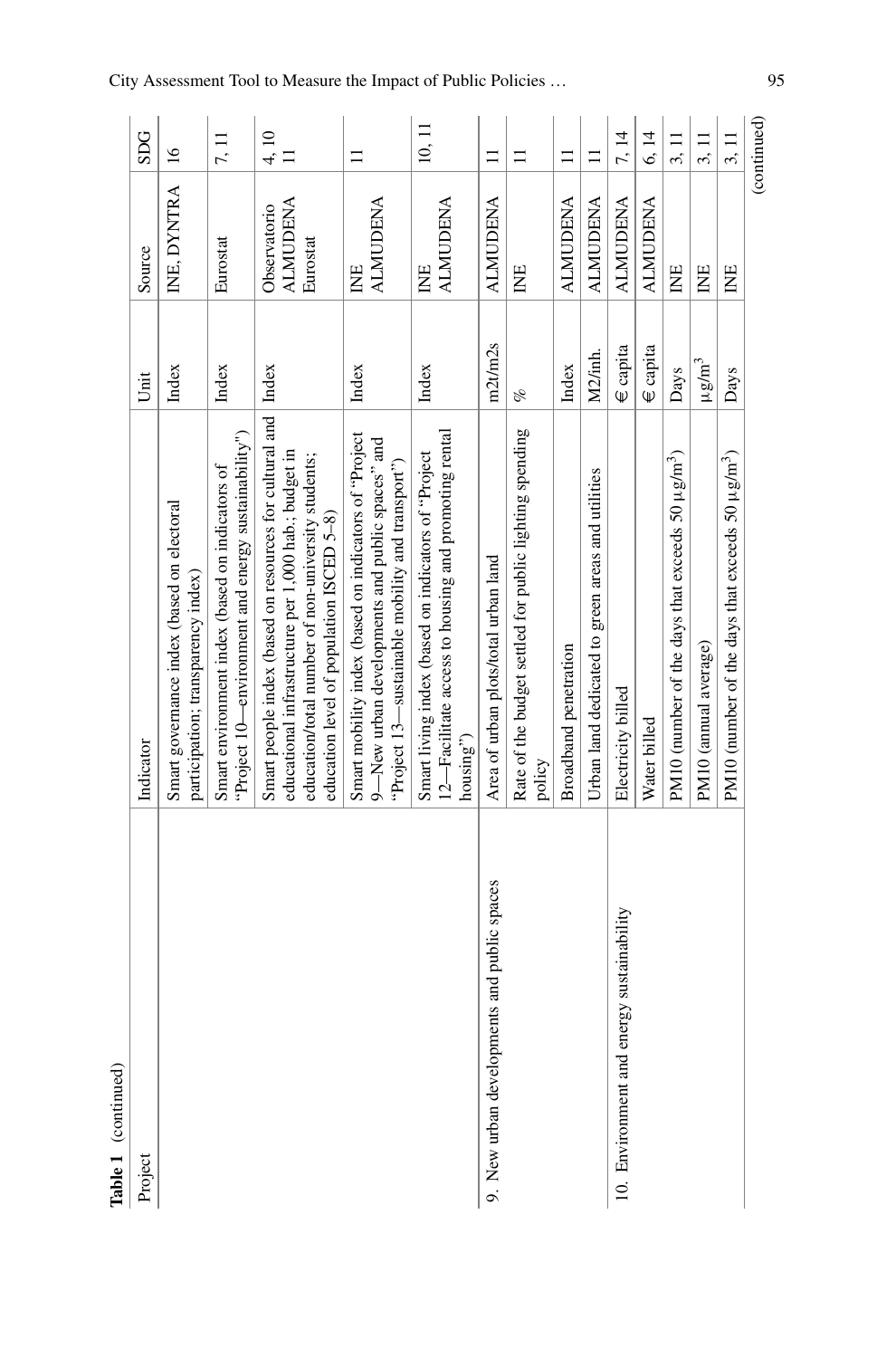| Table 1 (continued)                                                 |                                                                                                                                                 |                      |                 |                 |
|---------------------------------------------------------------------|-------------------------------------------------------------------------------------------------------------------------------------------------|----------------------|-----------------|-----------------|
| Project                                                             | Indicator                                                                                                                                       | Unit                 | Source          | <b>SDG</b>      |
|                                                                     | Packaging waste collected (Plastic, metal, bricks)                                                                                              | kg/inh.              | Ecoembes        | 11, 12          |
|                                                                     | Paper waste collected                                                                                                                           | kg/inh.              | Ecoembes        | 11, 12          |
|                                                                     | Glass waste collected                                                                                                                           | kg/inh.              | Ecovidrio       | 11, 12          |
|                                                                     | Packaging waste deposited incorrectly                                                                                                           | of                   | Ecoembes        | 11, 12          |
| 11. Construction, refurbishment, maintenance, and                   | Rate of accessible municipal buildings                                                                                                          | of                   | <b>ALMUDENA</b> | $\Box$          |
| facilities and infrastructure<br>access to municipal                | Income from capital operations/expenses from capital<br>operations                                                                              | oz                   | E               |                 |
| housing and promoting rental<br>12. Facilitate access to<br>housing | Ratio of protected housing real estate transactions<br>respect total transactions                                                               | of                   | Ë               | 10, 11          |
|                                                                     | Rated value of free housing/Gross annual household<br>income                                                                                    | Ratio                | <b>INE/AEAT</b> | 10, 11          |
|                                                                     | Average Housing price for rent/gross annual household<br>income                                                                                 | Ratio                | Idealista       | 10, 11          |
| 13. Sustainable mobility and transport                              | Number of cars                                                                                                                                  | $n \times 1000$ inh. | <b>ALMUDENA</b> | 11, 13          |
|                                                                     | Average age of the vehicle park                                                                                                                 | Years                | DGT             | 11, 13          |
|                                                                     | Public services buses/total bus lines                                                                                                           | Ratio                | <b>ALMUDENA</b> | 11, 13          |
|                                                                     | Number of car fatalities/number of traffic sanctions                                                                                            | Ratio                | DGT             | 3,11            |
| Citizen security<br>4.                                              | Crime rate                                                                                                                                      | of                   | Ë               | $\overline{16}$ |
|                                                                     | Number of police                                                                                                                                | z                    | Observatorio    | $\overline{16}$ |
| government, and administration<br>15. Transparency, open            | International Transparency Index (ITA)                                                                                                          | Index                | IТА             | $\frac{6}{2}$   |
| nowledge management<br>City observatory: kr<br>16.                  | webpages based on the data of the number of users,<br>Use of transparency, open data and participation<br>number of visits, number of downloads | Index                | Observatorio    | $\overline{16}$ |
|                                                                     |                                                                                                                                                 |                      |                 | (continued)     |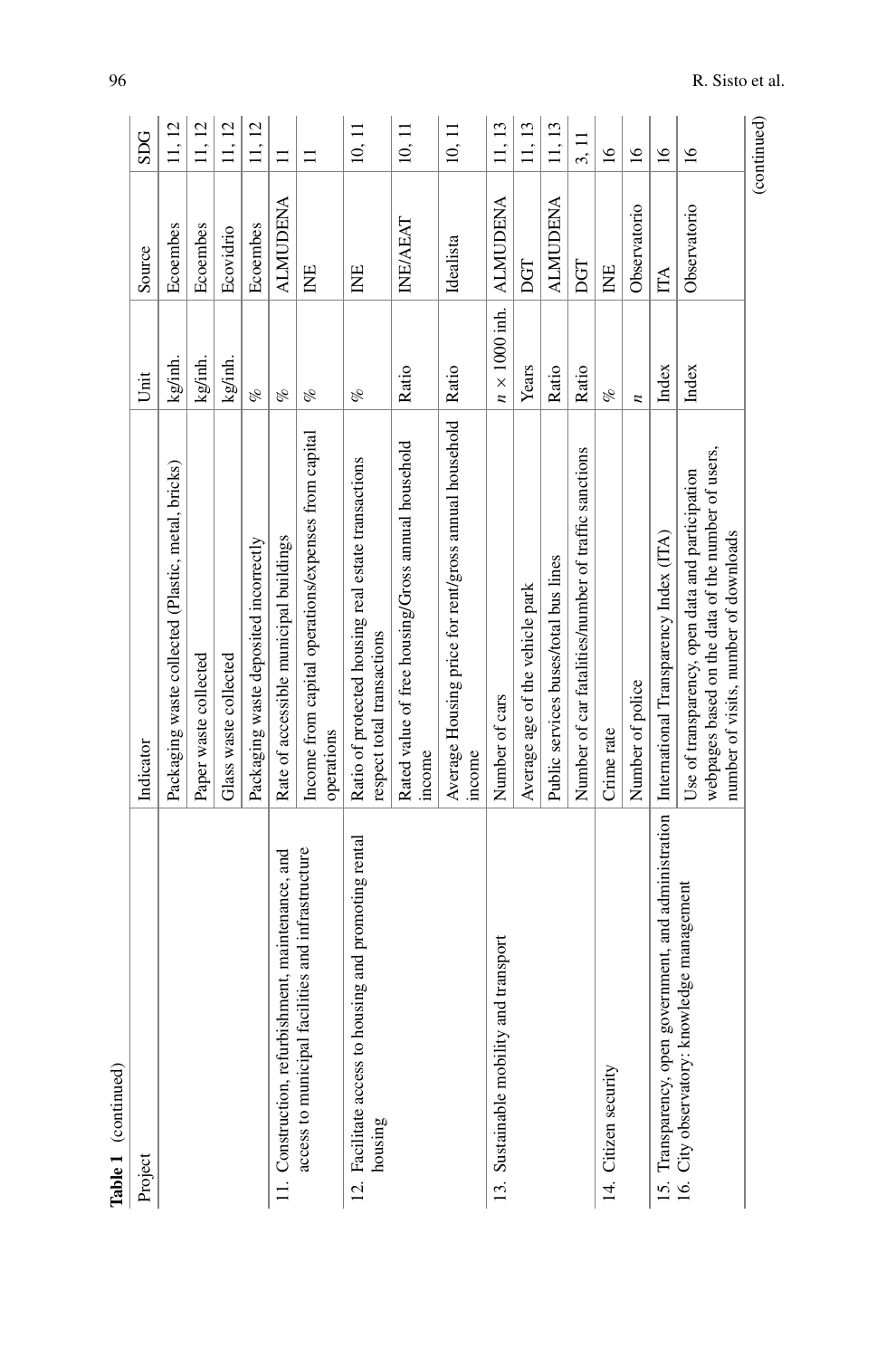| Table 1 (continued)                                               |                                                                                                       |                    |                 |                 |
|-------------------------------------------------------------------|-------------------------------------------------------------------------------------------------------|--------------------|-----------------|-----------------|
| Project                                                           | Indicator                                                                                             | Unit               | Source          | SDG             |
| 17. Participation and open communication                          | Electoral participation at municipal and national level                                               | of                 | Ë               | $\tilde{q}$     |
|                                                                   | Membership in national and international city networks                                                | of                 | Own elaboration | 16, 17          |
| 18. Excellence and innovation: online City Council                | Online consultation over total consultations                                                          | ofo                | Observatorio    | $\overline{16}$ |
|                                                                   | User perception of the attention received                                                             | Index              | Observatorio    | $\overline{16}$ |
| 19. Governance and management responsible                         | EFQM score                                                                                            | Index              | EFQM            | $\tilde{a}$     |
|                                                                   | Average payment period to suppliers                                                                   | Days               | INE             | $\overline{16}$ |
|                                                                   | Payment compliance index                                                                              | Index              | SIELOCAL        | $\tilde{a}$     |
| 20. Efficiency and quality of spending                            | Debt cost index                                                                                       | Index              | SIELOCAL        | $\frac{6}{2}$   |
|                                                                   | Live debt per capita                                                                                  | $\in$ /inh.        | <b>SIELOCAL</b> | $\overline{16}$ |
| 21. Planification 2.0                                             | Municipal budget dedicated to quality management<br>respect to the total budget                       | of                 | Ë               | $\tilde{a}$     |
| 23. Childcare and vulnerable youth<br>22. Attention to dependence | Degree of alignment of other municipal plans with the<br>objectives of the strategic plan of the city | of                 | Observatorio    | $\overline{16}$ |
| Support for families<br>24.                                       | Municipal budget settled for social service and social<br>promotion spending policy                   | $\in$ capita       | INE             | 1,10            |
|                                                                   | Dependency assistance coverage rate                                                                   | of                 | Observatorio    | 1,10            |
|                                                                   | Amount of the financial aid granted to children, youth,<br>and family                                 | $\in$ capita       | Observatorio    | 1,10            |
|                                                                   | Gross disposable household income/total population<br><25 years old                                   | $\mathfrak{S}$ pop | E               | 1,10            |
|                                                                   | Accessibility to services in children's education based<br>on available vacancies in nurseries        | of                 | Eurostat        | 1, 4            |
|                                                                   |                                                                                                       |                    |                 | (continued)     |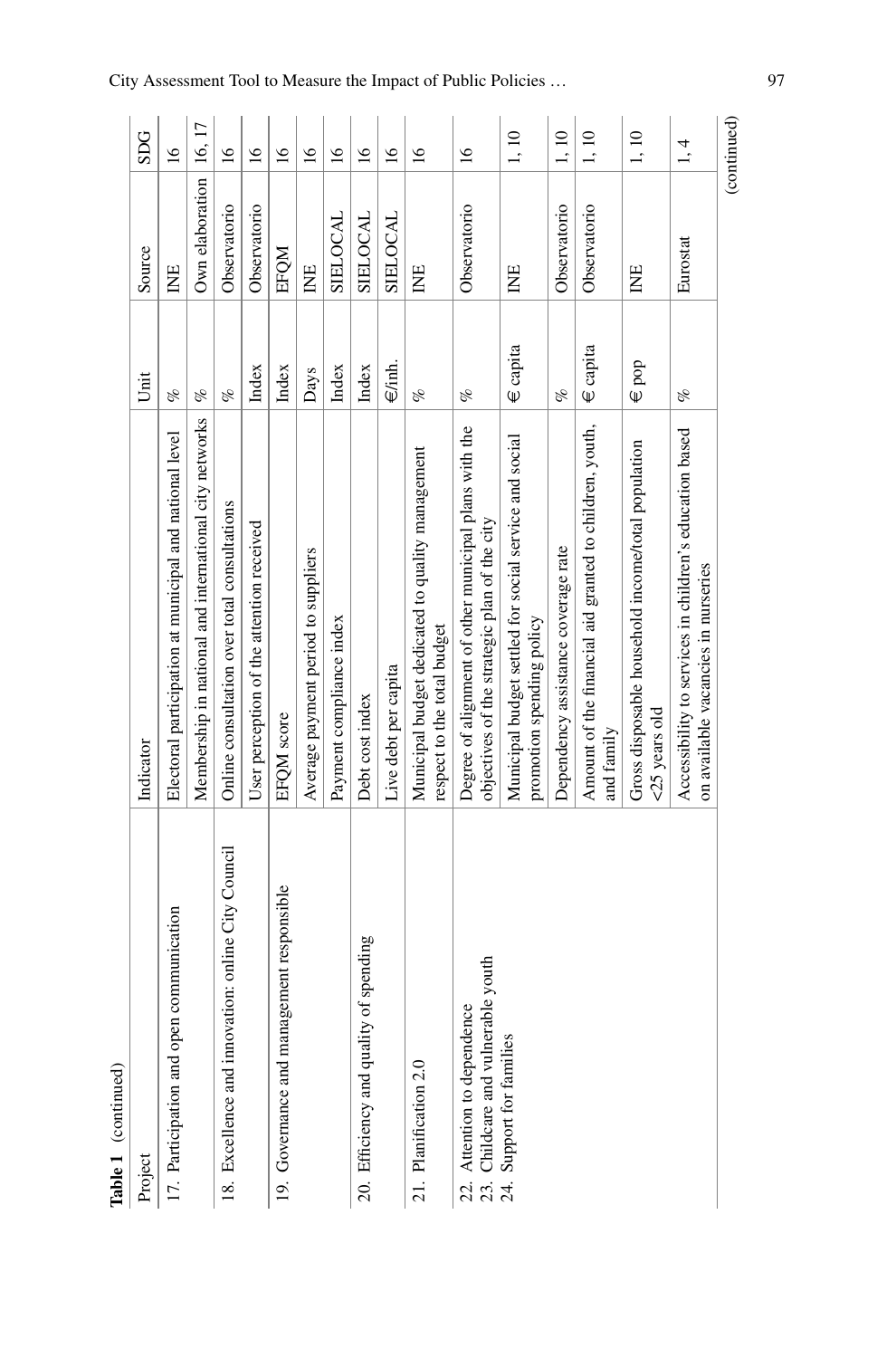| Table 1 (continued)                                                                                                      |                                                                                         |              |                 |                                                                                                                                                                                                                                                                                                                                                                                  |
|--------------------------------------------------------------------------------------------------------------------------|-----------------------------------------------------------------------------------------|--------------|-----------------|----------------------------------------------------------------------------------------------------------------------------------------------------------------------------------------------------------------------------------------------------------------------------------------------------------------------------------------------------------------------------------|
| Project                                                                                                                  | Indicator                                                                               | Unit         | Source          | <b>SDG</b>                                                                                                                                                                                                                                                                                                                                                                       |
|                                                                                                                          | Total social staff/users of a telecare service                                          | of           | Observatorio    | 1, 10                                                                                                                                                                                                                                                                                                                                                                            |
| 25. Prevention of educational exclusion and educational   Municipal budget settled for education spending per<br>support | capita                                                                                  | €capita      | Ë               | 4                                                                                                                                                                                                                                                                                                                                                                                |
|                                                                                                                          | Survival rate in education                                                              | of           | Observatorio    | 4                                                                                                                                                                                                                                                                                                                                                                                |
|                                                                                                                          | Number of scholarships awarded respect total number<br>of students                      | $n$ capita   | Observatorio    | 4                                                                                                                                                                                                                                                                                                                                                                                |
| 26. Health and active aging                                                                                              | Suicide death rate                                                                      | n/100.000    | INE             | 3                                                                                                                                                                                                                                                                                                                                                                                |
|                                                                                                                          | Students in adult education                                                             | $\geq$       | <b>ALMUDENA</b> | 4<br>3,                                                                                                                                                                                                                                                                                                                                                                          |
|                                                                                                                          | Number of vacancies for elderly people                                                  | N capita     | ALMUDENA        | 3                                                                                                                                                                                                                                                                                                                                                                                |
| 27. Safe and responsible consumption                                                                                     | Number of sanctioning files over total population                                       | $N$ capita   | E               | 12, 16                                                                                                                                                                                                                                                                                                                                                                           |
| 28. Equality and prevention of gender violence                                                                           | Gender pay gap                                                                          | of           | <b>AEAT</b>     | 5                                                                                                                                                                                                                                                                                                                                                                                |
|                                                                                                                          | Accusations of gender violence                                                          | $n$ capita   | INE             | 5                                                                                                                                                                                                                                                                                                                                                                                |
|                                                                                                                          | Gender equality in elected officials and executives                                     | Ratio        | Observatorio    | 5,16                                                                                                                                                                                                                                                                                                                                                                             |
| 29. Solidarity initiatives, volunteering, and cooperation                                                                | Budget for cooperation project and development aid per<br>capita                        | $\in$ capita | FEMP            | $\overline{17}$                                                                                                                                                                                                                                                                                                                                                                  |
| 30. Development of coexistence, support networks and                                                                     | Hate-crime rate                                                                         | of           | INE             | $\frac{6}{1}$                                                                                                                                                                                                                                                                                                                                                                    |
| social relationships                                                                                                     | Number of integrated and/or refugees and immigrants                                     | N capita     | Observatorio    | 10, 16                                                                                                                                                                                                                                                                                                                                                                           |
| 32. Visibility of production from local artists<br>31. Creative talent and artistic training                             | Students enrolled in municipal music and dance schools   n/1000<br>per 1000 inhabitants |              | <b>ALMUDENA</b> | $\begin{array}{c} \hline \end{array}$                                                                                                                                                                                                                                                                                                                                            |
|                                                                                                                          | Municipal budget to subsidize local artistic<br>dissemination                           | $\in$ capita | Observatorio    | $\begin{array}{c} \rule{0pt}{2.5ex} \rule{0pt}{2.5ex} \rule{0pt}{2.5ex} \rule{0pt}{2.5ex} \rule{0pt}{2.5ex} \rule{0pt}{2.5ex} \rule{0pt}{2.5ex} \rule{0pt}{2.5ex} \rule{0pt}{2.5ex} \rule{0pt}{2.5ex} \rule{0pt}{2.5ex} \rule{0pt}{2.5ex} \rule{0pt}{2.5ex} \rule{0pt}{2.5ex} \rule{0pt}{2.5ex} \rule{0pt}{2.5ex} \rule{0pt}{2.5ex} \rule{0pt}{2.5ex} \rule{0pt}{2.5ex} \rule{0$ |
|                                                                                                                          |                                                                                         |              |                 | (continued)                                                                                                                                                                                                                                                                                                                                                                      |

J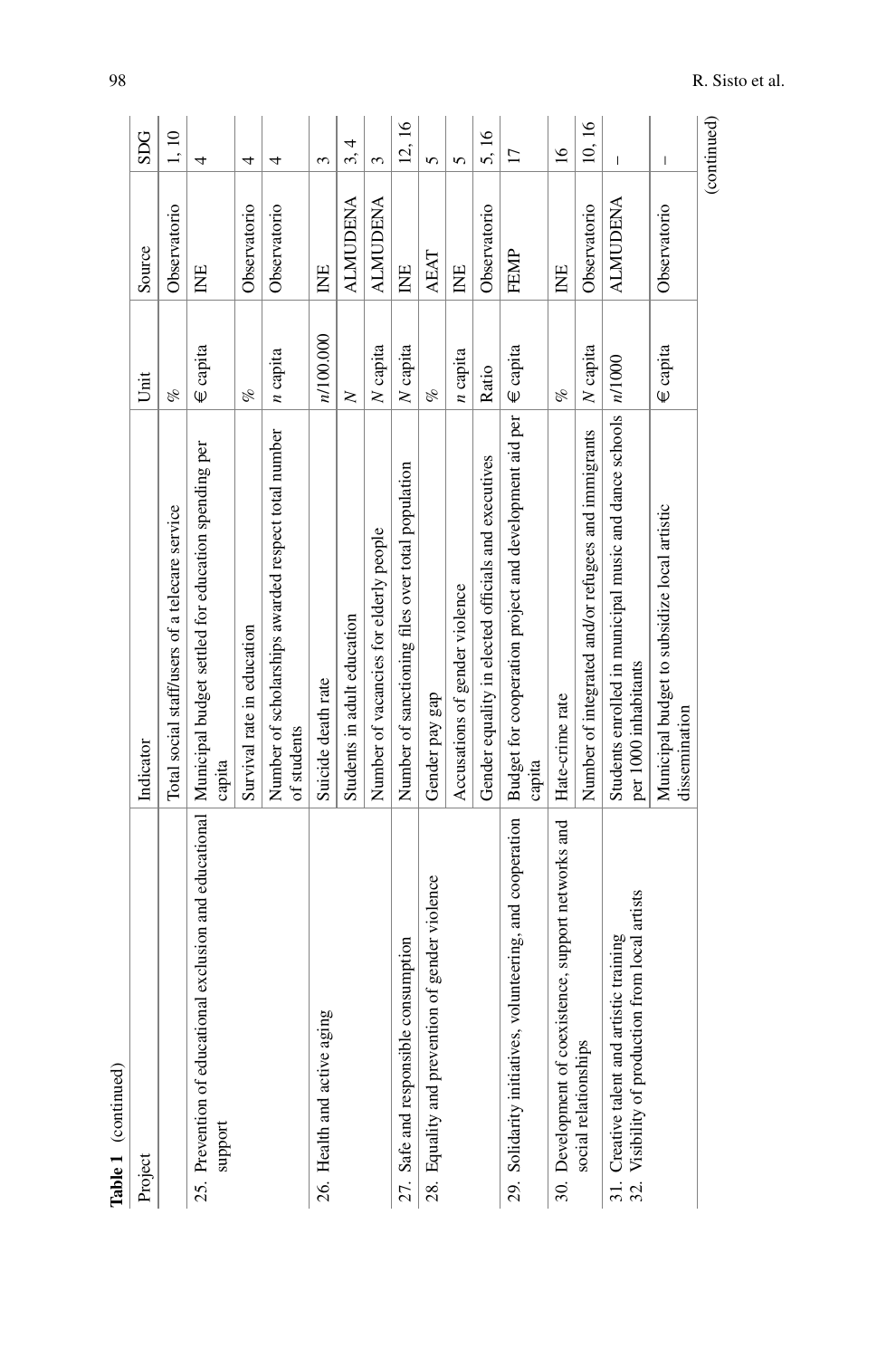| Table 1 (continued)                                                                                                                              |                                                                                          |                        |              |     |
|--------------------------------------------------------------------------------------------------------------------------------------------------|------------------------------------------------------------------------------------------|------------------------|--------------|-----|
| Project                                                                                                                                          | Indicator                                                                                | Unit                   | Source       | SDG |
| 34. Territorial distribution of facilities and activities<br>35. Activities in collaboration with educational centers<br>33. Leisure and culture | Surface area of theaters, museum, art galleries and<br>cultural centers per capita       | m <sup>2</sup> /capita | Observatorio |     |
|                                                                                                                                                  | Surface area of sport buildings, cinemas, and<br>playgrounds per capita                  | m <sup>2</sup> /capita | Observatorio |     |
| 37. Attractiveness of the city as a model of culture and   facilities<br>36. Inclusive activities for different collectives                      | Evolution of number of users of cultural and sports                                      |                        | Observatorio | I   |
| 38. Leisure, culture, and sport<br>sport                                                                                                         | Evolution of visitors of museums and cultural centers<br>who are not residents           |                        | Observatorio | I   |
|                                                                                                                                                  | Number of subscriptions to a sport activity compared to $\frac{1}{6}$<br>the total offer |                        | Observatorio | I   |
|                                                                                                                                                  | Citizen satisfaction survey                                                              | Index                  | Observatorio | I   |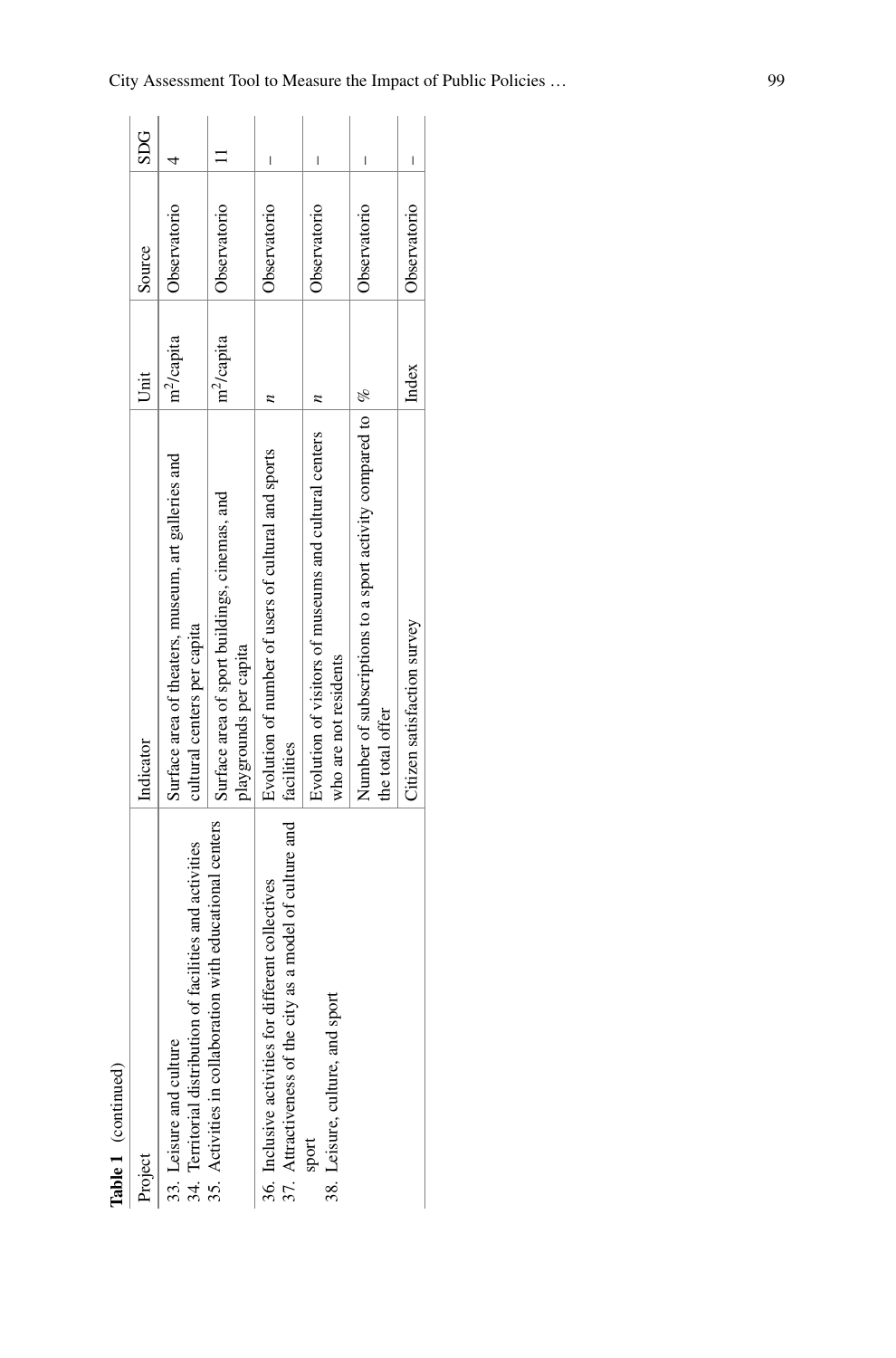## **References**

- <span id="page-19-6"></span>Arzberger P, Schroeder P, Beaulieu A, Bowker G, Casey K, Laaksonen L, Moorman D, Uhlir P, Wouter P (2004) An international framework to promote access to data. Phytopathologia Mediterranea 303:1777–1778
- <span id="page-19-8"></span>Biggeri M, Clark D, Ferrannini A, Mauro V (2019) Tracking the SDGs in an 'integrated' manner: a proposal for a new index to capture synergies and trade-offs between and within goals. World Dev 122:628–647
- <span id="page-19-12"></span>Gubaidullina T, Ivanova N, Absalyamova S, Yerina T (2018) Analysis of national strategies for sustainable development with regard to fundamental conceptual premise. J Phys Conf Ser
- <span id="page-19-5"></span>Janssen M, Charalabidis Y, Zuiderwijk A (2012) Benefits, adoption barriers and myths of open data and open government. Inf Syst Manage 29:258–268
- <span id="page-19-4"></span>Kamp I, Leidelmeijer K, Marsman G, Hollander A (2003) Urban environmental quality and human well-being: towards a conceptual framework and demarcation of concepts. A literature study. J Landsc Urban Plan 65:5–18
- <span id="page-19-0"></span>Keivani R (2010) A review of the main challenges to urban sustainability. Int J Urban Sustain Dev 1(1–2):5–16
- <span id="page-19-2"></span>Lu Y, Nakicenovic N, Visbeck M, Stevance AS (2015) Policy: five priorities for the UN sustainable development goals. Nature 520(7548):432–433
- <span id="page-19-7"></span>Melchiorri M, Siragusa A (2018) Analyzing cities with the global human settlement layer: a methodology to compare urban growth using remote sensing data. In: Bisello A, Vettorato D, Laconte P, Costa S (eds) Smart and sustainable planning for cities and regions. SSPCR 2017 Green Energy and Technology. Springer, Cham
- <span id="page-19-11"></span>Organization for Economic Cooperation and Development (OECD) (2008) Handbook on constructing composite indicators: methodology and user guide. France, Paris
- <span id="page-19-1"></span>Sachs J (2012) From millennium development goals to sustainable development goals. Lancet 2206–2211
- <span id="page-19-9"></span>Sachs J, Schmidt-Traub G, Kroll C, Durand-Delacre D, Teksoz K (2017) SDG index and dashboards report 2017. Bertelsmann Stiftung and Sustainable Development Solutions Network (SDSN)
- <span id="page-19-10"></span>Sánchez de Madariaga I, García López J, Sisto R (2018) Los Objetivos de Desarrollo Sostenible en 100 ciudades españolas. Red Española para el Desarrollo Sostenible (REDS), Madrid
- <span id="page-19-3"></span>Schmidt H, Gostin L, Emanuel E (2015) Public health, universal health coverage, and sustainable development goals: can they coexist? Lancet 386(9996):928–930
- <span id="page-19-13"></span>Sisto R, García López J, Paéz JM, Múgica EM (2018) Open data assessment in Italian and Spanish Cities. In: Bisello A, Vettorato D, Laconte P, Costa S (eds) Smart and sustainable planning for cities and regions. SSPCR 2017 Green Energy and Technology. Springer, Cham
- <span id="page-19-14"></span>Waas T, Hugé J, Block T, Wright T, Capistros B, Verbruggen A (2014) Sustainability assessment and indicators: tools in decision-making strategy for sustainable development. Sustain J 6:1–28